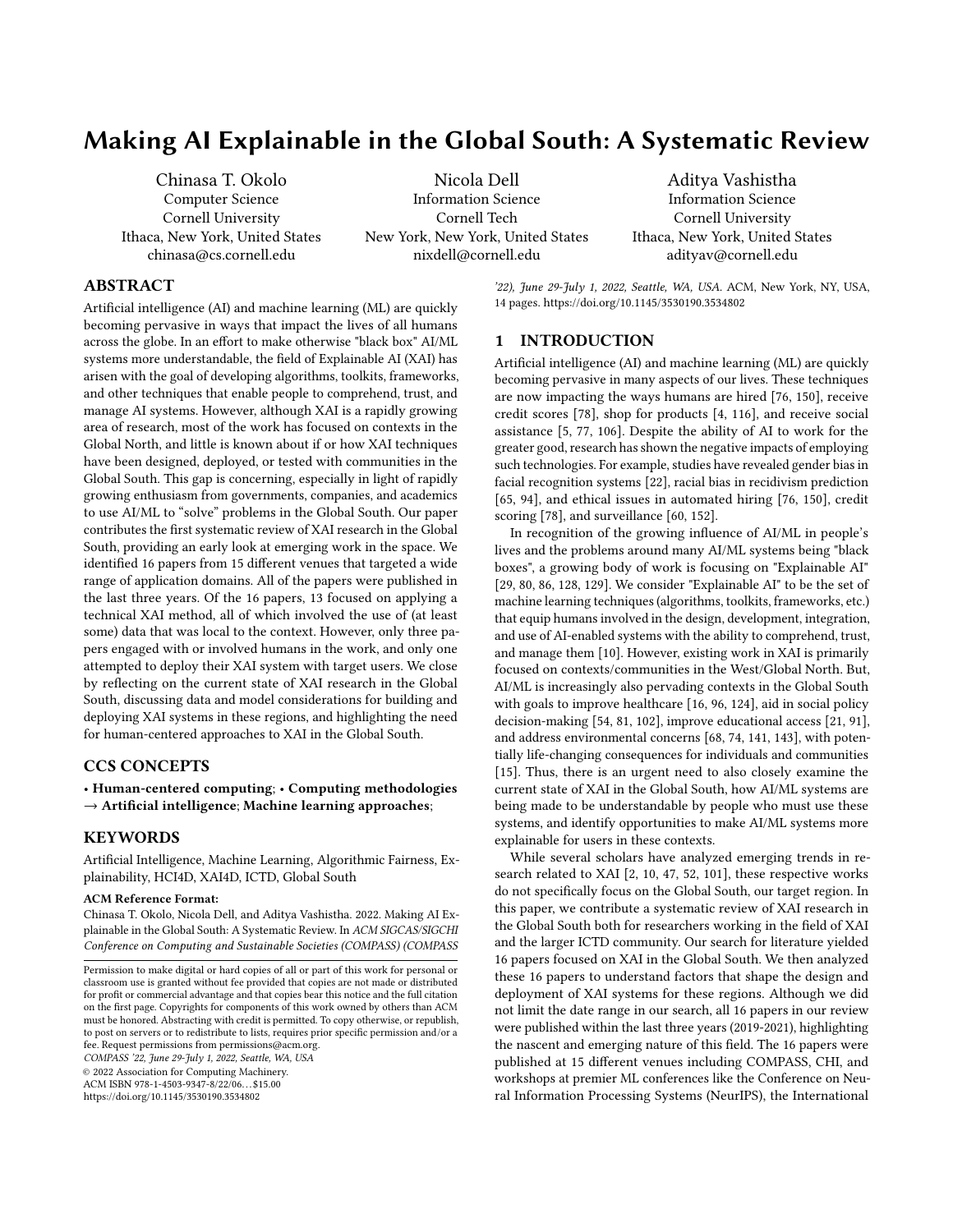Conference on Learning Representations (ICLR) and the ACM Conference on Knowledge Discovery and Data Mining (KDD). We show how, to date, XAI research in the Global South centers mainly on India, with little work focusing on Africa or Latin America. In the papers we reviewed, there was a strong focus on applying XAI to socially-relevant domains, with healthcare being the most popular domain. The papers also studied a diverse range of communities, from sex workers to secondary school educators to fashion retailers. Of the 16 papers, 13 focused on technical implementations of XAI, all of which used at least some data that was local to the context they worked in. However, only three of the 16 papers engaged with intended target communities, and only one actually deployed their XAI system with real users.

Taken together, our findings reveal both encouraging trends and concerning gaps emerging in XAI research in the Global South. We close by discussing important data and model considerations that AI and ICTD researchers need to take into account as they work to design and build fair, ethical XAI tools for contexts and communities in the Global South. Finally, we call for more human-centered approaches to XAI research to ensure that the field addresses growing inequities and makes AI explainable to people from diverse, global contexts.

## 2 BACKGROUND AND RELATED WORK

#### 2.1 AI/ML in the Global South

Although our review focuses specifically on XAI, we situate our work within the broader context of prior and ongoing AI/ML research in the Global South. A growing body of work has began to emerge exploring the potential of AI and its respective benefits and implications in the Global South. For example, work from Dufresne-Camaro et al. [\[34\]](#page-11-8) focuses specifically on computer vision, surveying the field to identify risks and recommendations for practitioners building computer vision systems for this region. Other work has examined AI initiatives on national, regional, and continental levels within the African context, providing an overview of the the benefits and challenges resulting from AI use in this region [\[53\]](#page-11-9).

Although the concept of "responsible AI" has primarily been discussed in relation to contexts in the Global North [\[10,](#page-10-3) [28,](#page-11-10) [118\]](#page-12-13), research has begun to explore how these concepts translate to developing regions. For example, to understand how concepts of algorithmic fairness differ from Western contexts, Sambasivan et al. [\[126\]](#page-13-8) analyzed challenges surrounding ML deployments in India. From this analysis, the authors present a roadmap for improving fairness in India with actionable steps, such as considering infrastructure limitations, problem choices, dataset building, and model training.

Scholars have also focused on providing recommendations geared towards governments to help inform how AI can be leveraged towards sustainable development goals (SDGs) [\[123,](#page-13-9) [145,](#page-13-10) [147\]](#page-13-11). For example, Isagah and Musabila [\[61\]](#page-11-11) interviewed ML practitioners across the African continent to understand their experiences developing AI/ML systems, implementation challenges associated with system deployments, and provide policy recommendations to African governments. As AI continues to be actualized within

the Global South, it will take collaborative efforts to ensure the fair development and use of these systems.

Our paper expands prior research on AI/ML in the Global South by focusing specifically on XAI, a new subarea of the field that has to date been underexplored in low-resource contexts. Our analysis aims to highlight ways in which XAI might contribute to the development of ethical, understandable, and equitable AI/ML systems in the Global South.

#### <span id="page-1-0"></span>2.2 Explainable AI

Recent years have seen a rapid increase in research addressing the sociotechnical issues brought about by the use of AI systems in the Global North. In particular, the field of XAI has arisen, with the goal of ensuring that the decisions and recommendations made by AI systems are understandable to people who interact with such systems [\[10\]](#page-10-3). Explainability can focus on both the model design and output in regards to how humans understand decisions made by AI systems. Incorporating explainability into model design and development allows developers to understand how model parameters are making decisions and how these decisions are tracked [\[117\]](#page-12-14). When explaining ML models, the foremost way to do so is through techniques such as feature importance [\[119,](#page-12-15) [120\]](#page-12-16) and model distillation [\[79,](#page-12-17) [85,](#page-12-18) [140\]](#page-13-12), methods that are not accessible to those who lack such specialized knowledge. In the development of XAI systems, techniques such as looking at the prediction accuracy, limiting the scope of decision-making, and educating teams working with AI on these systems can help improve how developers understand the decisions made by their respective models [\[58\]](#page-11-12). Explainability has become a prominent issue, especially for corporate adopters of AI who need to ensure that decisions made by their AI systems can both be explained and understood [\[113\]](#page-12-19). We now discuss prevalent XAI techniques, vocabulary, and concepts, with the goal of providing a strong basis for understanding the terms used in our search and filtering methodologies, and the techniques used within the our resulting corpus.

XAI Techniques. Popular techniques for XAI include SHAP, a method that explains individual predictions by measuring how model features contribute to them [\[88\]](#page-12-20), and LIME which trains surrogate models to help explain how the original model arrived at a particular decision [\[119\]](#page-12-15). SHAP and LIME methods are relatively generalizable and have been applied to a wide range of machine learning subfields like computer vision and natural language processing (NLP). In computer vision, these techniques have been leveraged to develop visual explanation maps [\[67,](#page-11-13) [82\]](#page-12-21) and saliency approaches [\[97\]](#page-12-22) that highlight regions of interest in images. Anchor, a method that explains individual predictions of classification models, works for text or tabular data [\[120\]](#page-12-16). Other methods from philosophical domains include contrastive explanations [\[33,](#page-11-14) [64\]](#page-11-15) which aim to describe event occurrences in contrast to another and counterfactuals [\[24,](#page-10-8) [51,](#page-11-16) [70\]](#page-11-17) which describe events in causal form.

Over the years, companies such as Microsoft [\[92\]](#page-12-23), IBM [\[12\]](#page-10-9), Google [\[49,](#page-11-18) [50\]](#page-11-19), and Amazon [\[8\]](#page-10-10) have developed commercial toolkits for use in developing ML systems with their respective cloud platforms. Many of these toolkits incorporate popular XAI algorithms such as LIME and SHAP or create improved versions of these algorithms [\[43\]](#page-11-20) while providing features such as tutorials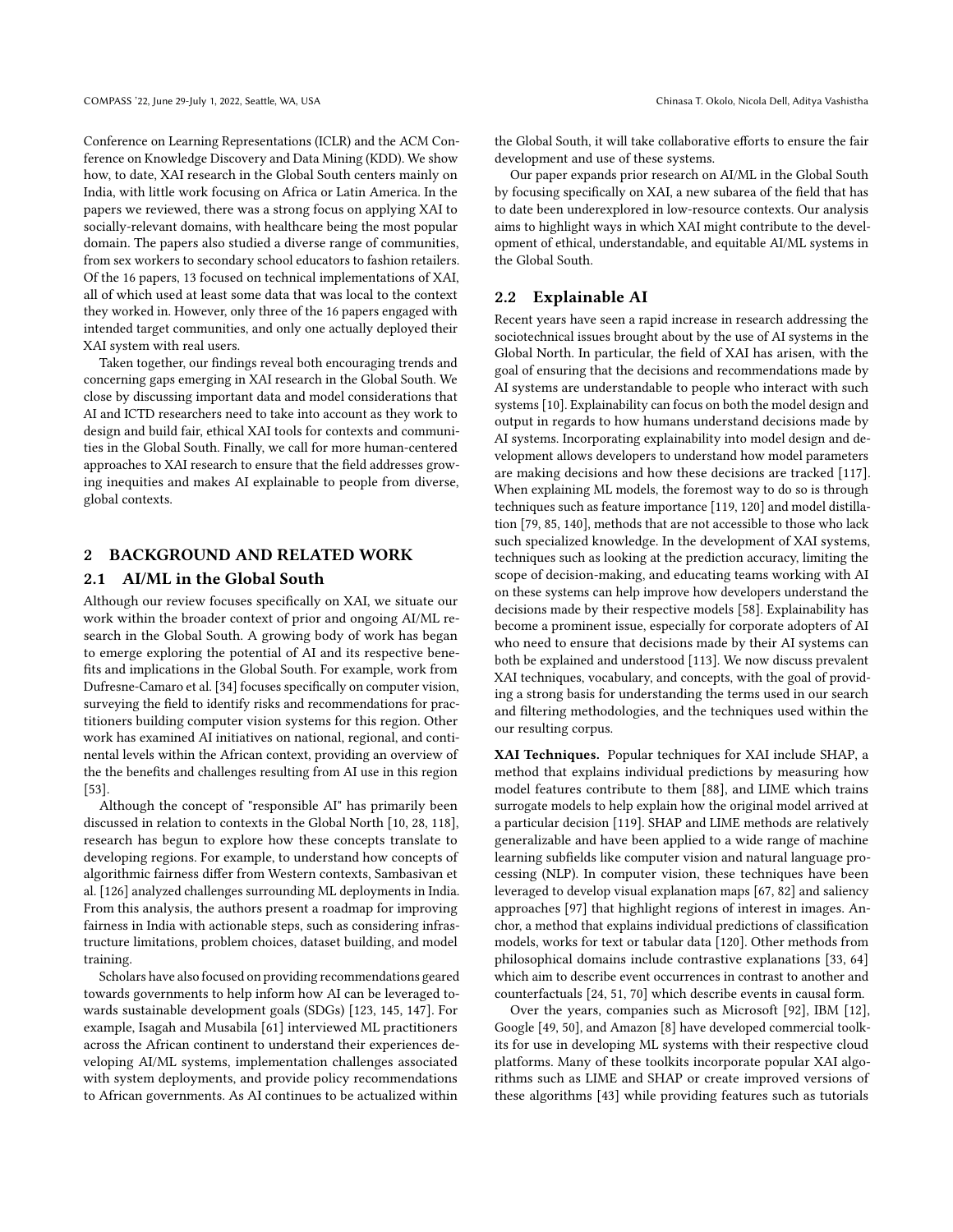and visualizations to ease their integration by developers. Software libraries have also become popular tools for developers to rely on to improve the explainability of models. Tools such as Alibi [\[75\]](#page-11-21), Skater [\[32\]](#page-11-22), InterpretML [\[105\]](#page-12-24), EthicalML-XAI [\[42\]](#page-11-23), DALEX [\[20\]](#page-10-11), and iNNvestigate [\[6\]](#page-10-12) provide explainability in a variety of ways, ranging from model inspection to prediction explanation. Many of these techniques and tools focus on software developers, rather than end users, and require a relatively high level of AI/ML knowledge to implement.

Human-Centered Studies in XAI. While much of the research presented in XAI has focused on technical and algorithmic techniques, human-centered studies have begun to emerge that aim to understand how humans perceive, value, and understand AI systems. Ehsan et al. [\[35\]](#page-11-24) introduced the concept of "human-centered explainable AI (HCXAI)" with the aim of centering humans in the design of AI systems while understanding the unique factors that shape each respective user. Work from Katell et al. [\[69\]](#page-11-25) focused on the use of participatory and co-design methods to ensure algorithmic accountability in ML interventions deployed in local communities. Liao et al. [\[83\]](#page-12-25) interviewed user experience (UX) and design practitioners with the aim of identifying gaps in existing XAI research and opportunities to create XAI tools that make AI understandable for users in real-world settings.

To help non-technical users understand AI systems, researchers have explored techniques such as interactive demonstrations [\[48,](#page-11-26) [136\]](#page-13-13), visualizations [\[99,](#page-12-26) [138,](#page-13-14) [139\]](#page-13-15), and storytelling [\[37\]](#page-11-27). For example, Hsu et al. [\[55\]](#page-11-28) build on prior work centering humans in XAI research by leveraging participatory design practices to encourage co-design of AI systems between scientists and local communities. Cheng et al. [\[27\]](#page-10-13) conducted online experiments with non-AI experts and find that explanations improve user understanding of algorithms but come with time tradeoff. Additionally, frameworks that guide the design, development, and use of XAI techniques have also become more common [\[40,](#page-11-29) [149,](#page-13-16) [155\]](#page-13-17). For example, work by Alikhademi et al. [\[7\]](#page-10-14) aims to evaluate explainable AI tools in terms of how well they explain results to the users of AI systems.

Taken together, the growing literature on human-centered XAI suggests an exciting focus on work that makes AI understandable to non-technical users. However, all of this work has been done in the Global North. As a result, very little is known about the state of XAI that focuses on contexts in the Global South. This gap is concerning, given the growing enthusiasm for deploying AI/ML systems in communities in the Global South [\[11,](#page-10-15) [30\]](#page-11-30). Our paper thus provides a first look at early research emerging in this important area.

#### 3 METHODS

We conducted a systematic literature review to identify XAI research focused on contexts in the Global South. We now outline the methodology for our review, including the venues, search terms, and filtering strategies used. We then discuss how we analyzed and categorized the 16 resulting papers.

Search Methodology. To identify literature for inclusion, we incorporated methods similar to researchers conducting other systematic reviews [\[31,](#page-11-31) [63,](#page-11-32) [144\]](#page-13-18). Over a period of three months from

August 2021 to October 2021, we surveyed literature to identify papers that discuss XAI techniques applied in the development, deployment, and evaluation of AI-enabled technologies in the Global South. We searched the ACM Digital Library, arXiv, and Google Scholar, utilizing their built-in search functions. Our search was not restricted to any specific time frame and not limited to specific venues or proceedings. Our searches yielded papers across a range of venues within AI and HCI including conferences (e.g., CHI and COMPASS) and workshops (e.g., Machine Learning for Development Workshop at NeurIPS, AI for Social Good Workshop at ICLR, and Responsible AI Workshop at KDD).

Our search combined two sets of search terms (see Table [1\)](#page-3-0): (1) terms in the category of XAI, including phrases such as 'AI explainability', 'model explainability', and 'explainable AI', and (2) terms in the category of the Global South, including phrases such as 'developing countries', 'developing regions', and 'developing world'. To create a combined term, we took one phrase from the XAI category and another from the Global South, and used the boolean operator 'AND' to ensure that resulting papers included both phrases. The combination of search terms from both categories resulted in 192 search terms.

Searches from the ACM Digital Library were configured to filter out demonstrations, extended abstracts, posters, talks, and tutorials. However, arXiv and Google Scholar did not have similar filtering functions, so we manually filtered the search results to maintain this criteria. Our initial searches from the terms listed in Table [1](#page-3-0) yielded 208 papers.

We then conducted multiple passes over the search results. Due to the similarity of many of our search terms, we prioritized removing duplicates in our first pass. We also removed papers where the search terms appeared only in the references section of the paper or the paper was a review or survey of XAI techniques (survey papers were removed since they talked generally about XAI and did not focus specifically on work that was conducted in the Global South).

After these passes, we were left with 115 papers in our shortlist. Next, we manually filtered these 115 papers to identify those that: (1) discussed the benefits or implications of XAI, or (2) described the design, development, evaluation or implementation of an AI system or machine learning model that incorporates XAI methods. We reviewed each paper by carefully reading the title, abstract, and introduction, and skimming the other sections. We used this methodology to remove papers that, upon closer inspection, did not focus on either XAI or its applications to the Global South. An example of a paper that we filtered out was "Brilliant AI Doctor" in Rural Clinics: Challenges in AI-Powered Clinical Decision Support System Deployment by Wang et al. [\[148\]](#page-13-19). While the keywords initially seemed relevant to our search, upon closer inspection, we found that the paper focused on challenges regarding the deployment of a clinical support tool while only mentioning in one sentence the possibilities of integrating XAI in future iterations of the tool. At the end of this phase, we were left with a final set of 16 papers from 15 venues (see Table [2\)](#page-4-0).

Analysis. After finalizing our dataset of 16 papers, we analyzed the content of each paper. We began familiarizing ourselves with the papers by carefully reading through them. We developed a rubric based on key information extracted from each paper (discussed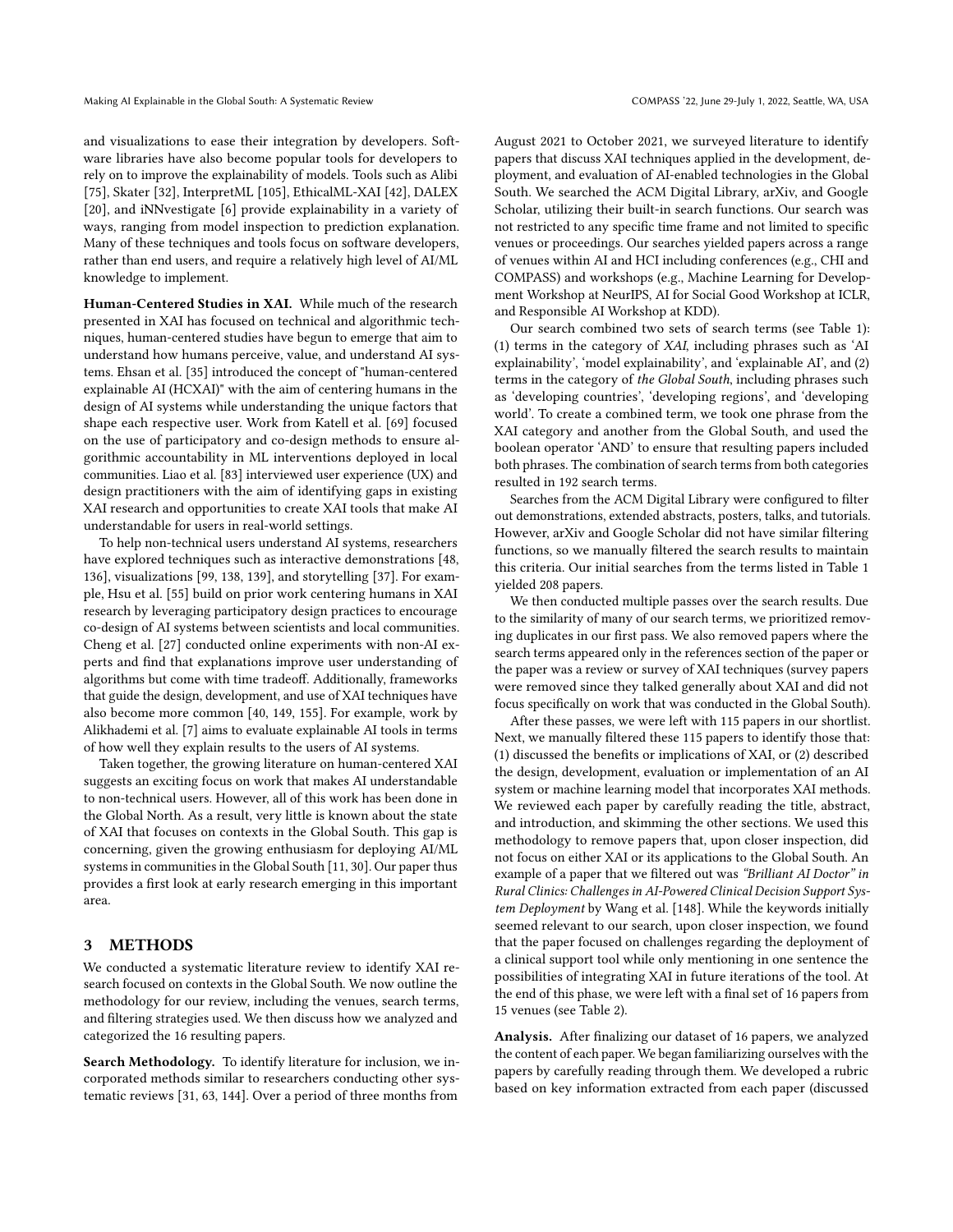<span id="page-3-0"></span>

| Category           | Keywords                                                                                                                                                                                                                                                                                                                                                                             |
|--------------------|--------------------------------------------------------------------------------------------------------------------------------------------------------------------------------------------------------------------------------------------------------------------------------------------------------------------------------------------------------------------------------------|
| (A) Explainable AI | AI explainability, model explainability, explainable AI, explainable artificial intelligence, explainable<br>ML, explainable machine learning, algorithmic explicability, algorithmic explainability                                                                                                                                                                                 |
| (B) Global South   | Africa, community health workers, developing countries, developing regions, developing world, eco-<br>nomic development, farmers, global development, global south, India, international development, Kenya,<br>Latin America, LMIC, low-income, low-literate, low-resource, marginalized, novice technology users,<br>rural, social good, South Africa, Southeast Asia, underserved |
| Search Term        | $(A)$ AND $(B)$                                                                                                                                                                                                                                                                                                                                                                      |

Table 1: Strategy used to compose search terms

below) and entered this information into a document management system. Multiple passes were done by the team to ensure that our categorizations were accurate. Additionally, we held regular meetings to discuss discrepancies and reach consensus on the final categorizations.

For each paper, we extracted its geographic focus (e.g., Africa, Latin America, India, China), domain (e.g., healthcare, education, government), population involved (e.g., indigenous populations, community health workers, refugees), the methods used (e.g. algorithm development, dataset building, interviews), and whether the technology, prototype, or interviews described in the paper were implemented or conducted with local populations. We use the term "implemented" to describe an XAI tool or system that is brought into use in local communities. An example of a paper that does not implement an XAI system is "Learning Explainable Interventions to Mitigate HIV Transmission in Sex Workers Across Five States in India" by Awasthi et al. [\[13\]](#page-10-16). In this paper, the authors describe their work building a Bayesian network combined with an XAI model to encourage safe sex practices with sex workers in India. At the time of publication, the paper was not tested in a real-world setting but the authors state that the model is "currently ongoing field trials for assessing the real-world utility of this approach."

For papers that surveyed participants or included data from more than one country, we either categorized this as "Global South" broadly or, if localized to a continent, we used the respective name of the continent (e.g., "Africa"). To define domain, we described it as the primary field in which the paper describes or addresses a problem. An initial list of domains was obtained from prior metaanalysis papers focusing on human-computer interaction for development (HCI4D) [\[31\]](#page-11-31). However, we expanded this list upon closer analysis of the papers in our dataset, adding domain areas such as "Government/Policy", "Finance", "ML/Algorithmic Development", "Informational/Awareness", and "Misinformation" to existing topic areas, such as "Healthcare", "Education", and "Agriculture". Next, we categorized the papers around the types of XAI techniques used, engagement with end users, and whether the XAI systems were deployed. Finally, we analyzed the papers to distill trends in XAI research in the Global South and the implications, benefits, or challenges encountered in the research.

Positionality. All authors are from countries in the Global South, currently residing in the US. All have extensive experience conducting fieldwork with underserved communities in different continents. We believe in the importance of centering humans in AI and XAI research. We view research from an emancipatory action research mindset [\[14,](#page-10-17) [73\]](#page-11-33), aiming to highlight the opportunities, challenges,

and tensions of incorporating XAI techniques into the design of systems for communities in the Global South.

Limitations. The goal of our paper is to broadly survey the state of XAI in the Global South. We acknowledge that our searches were limited to papers written in English and indexed by the scholarly platforms used in our literature review. We realize that scholarly work is not limited to prestigious journals and conferences and made an effort to also searching archival preprint platforms like arXiv and include workshop papers. Despite these limitations, our analysis provides useful insights to inform future work shaping XAI advances in the Global South.

#### 4 FINDINGS

The 16 papers in our dataset (listed in Table [2\)](#page-4-0) cover a broad range of domain areas, publication venues, and regions, and engage with a diverse range of populations. We start by discussing when and where the papers were published, followed by the countries and geographic regions involved in the work. We then turn our attention to the domains the papers focus on, the populations studied, and whether the data used in each paper was local to the context. Next, we discuss whether or not the research involved target users and the specific XAI methods employed. Finally, we look at the challenges that arose when putting XAI tools into practice.

When and where were the papers published? Although our search did not specify a date range, all 16 papers in our dataset were published within the last three years: one in 2019, nine in 2020, and six in 2021. This finding suggests that research on XAI in the Global South is very new. We further note that the total number of papers in our review is very small (16) compared to the overall amount of XAI research published over the same timeframe of three years (approx. 18,000 papers according to Google Scholar). These findings highlight the timeliness of our review, which provides a first look at research emerging in the space, laying a foundation for understanding the state of XAI in the Global South.

The 16 papers were published in 15 different venues, including journals (6), workshops (5), and conferences (4), with one paper published as a preprint on arXiv. The large number of different venues suggests that research in this space has not yet found an academic 'home' venue (e.g., only one paper was published at COMPASS and another one at CHI). Given the diverse range of potential users and communities that have been targeted by the papers within our corpus, the formation of a venue that can cater to the needs of researchers focusing on XAI in the Global South may be necessary. In addition, the relatively large proportion of workshop papers may be helped by several recent workshops specifically focused on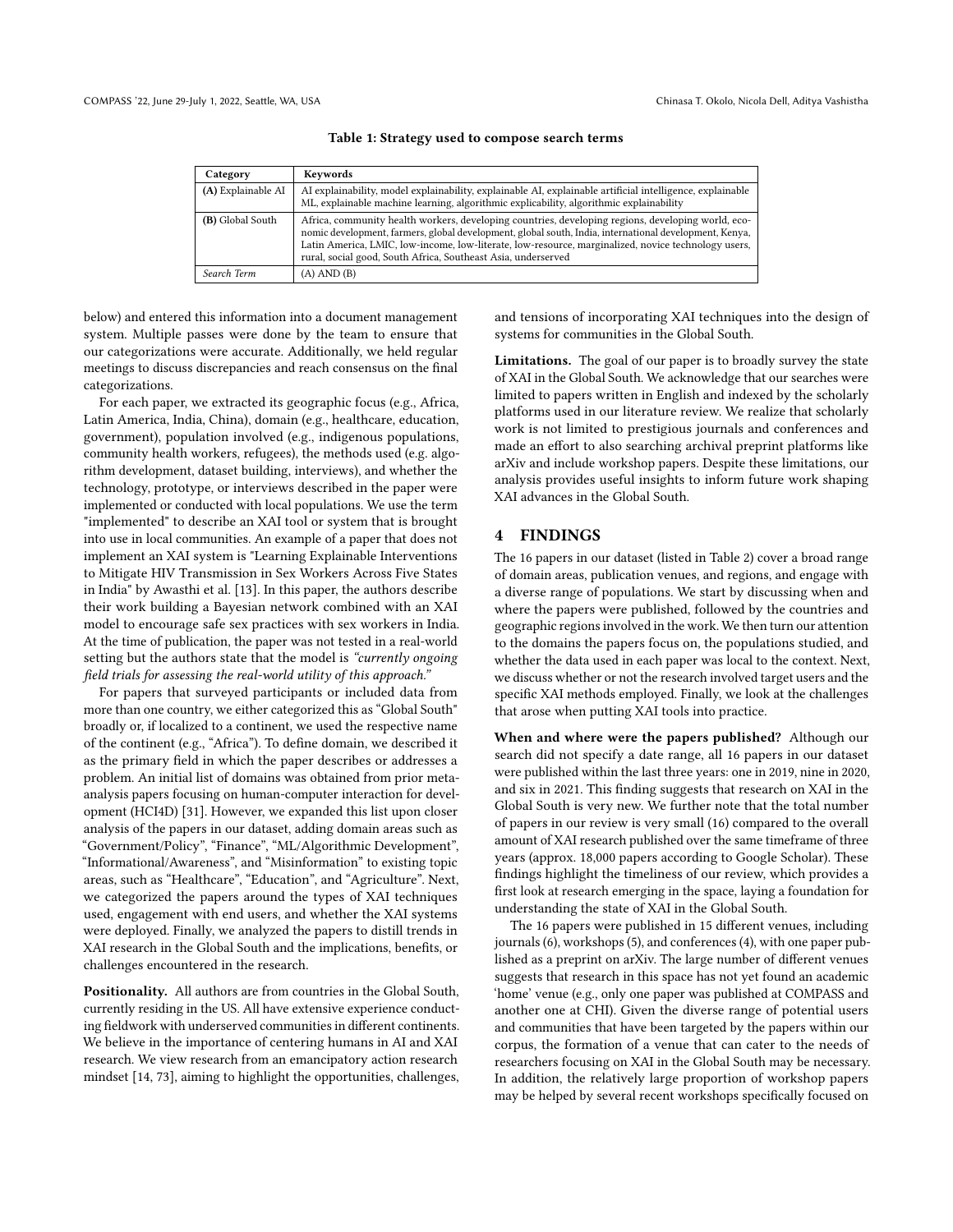<span id="page-4-0"></span>

| Title                                                                                                                                                                                                   | <b>Authors</b>                                                                                                                                           | Venue                                                                                                                              | Year |
|---------------------------------------------------------------------------------------------------------------------------------------------------------------------------------------------------------|----------------------------------------------------------------------------------------------------------------------------------------------------------|------------------------------------------------------------------------------------------------------------------------------------|------|
|                                                                                                                                                                                                         |                                                                                                                                                          |                                                                                                                                    |      |
| Working women and caste in India: A study of<br>social disadvantage using feature attribution                                                                                                           | Kuhu Joshi and Chaitanya K. Joshi                                                                                                                        | AI for Social Good Workshop at the Interna-<br>tional Conference on Learning Representa-<br>tions (ICLR)                           | 2019 |
| Automating the Surveillance of Mosquito Vec-<br>tors from Trapped Specimens Using Com-<br>puter Vision Techniques                                                                                       | Mona Minakshi, Pratool Bharti, Willie B. Mc-<br>Clinton, Jamshidbek Mirzakhalov, Ryan M.<br>Carney, and Sriram Chellappan.                               | ACM SIGCAS Conference on Computing and<br>Sustainable Societies (COMPASS)                                                          | 2020 |
| Detecting and Explaining Depression in So-<br>cial Media Text with Machine Learning                                                                                                                     | Rida Zainab and Rajarathnam Chandramouli                                                                                                                 | Designing AI in Support of Good Men-<br>tal Health Workshop, ACM Conference on<br>Knowledge Discovery & Data Mining (KDD)          | 2020 |
| Explainability and Fairness in Machine Learn-<br>ing: Improve Fair End-to-end Lending for<br>Kiva                                                                                                       | Alexander Stevens, Peter Deruyck, Ziboud<br>Van Veldhoven, and Jan Vanthienen.                                                                           | IEEE Symposium Series on Computational<br>Intelligence (SSCI)                                                                      | 2020 |
| Improving healthcare access management by<br>predicting patient no-show behaviour                                                                                                                       | David Barrera Ferro, Sally Brailsford, Cristián<br>Bravo, and Honora Smith                                                                               | Decision Support Systems                                                                                                           | 2020 |
| Interpretable Poverty Mapping using Social<br>Media Data, Satellite Images, and Geospatial<br>Information                                                                                               | Chiara Ledesma, Oshean Lee Garonita,<br>Lorenzo Jaime Flores, Isabelle Tingzon, and<br>Danielle Dalisay                                                  | Machine Learning for Development Work-<br>shop (ML4D) at the Conference on Neural<br><b>Information Processing Systems NeurIPS</b> | 2020 |
| Raghav Awasthi, Prachi Patel, Vineet Joshi,<br>Learning Explainable Interventions to Miti-<br>gate HIV Transmission in Sex Workers Across<br>Shama Karkal, and Tavpritesh Sethi<br>Five States in India |                                                                                                                                                          | Machine Learning for Development Work-<br>shop (ML4D) at the Conference on Neural<br><b>Information Processing Systems NeurIPS</b> | 2020 |
| Socio-ethical implications of using AI in accel-<br>erating SDG3 in Least Developed Countries                                                                                                           | Kutoma Wakunuma, Tilimbe Jiya, and<br>Suleiman Aliyu                                                                                                     | Journal of Responsible Technology                                                                                                  | 2020 |
| Towards neonatal mortality risk classifica-<br>tion: A data-driven approach using neonatal,<br>maternal, and social factors                                                                             | Carlos Eduardo Beluzo, Everton Silva, Lu-<br>ciana Correia Alves, Rodrigo Campos Bresan,<br>Natália Martins Arruda, Ricardo Sovat, and<br>Tiago Carvalho | Informatics in Medicine Unlocked                                                                                                   | 2020 |
| The use of machine learning "black boxes"<br>explanation systems to improve the quality<br>of school education                                                                                          | Ravil Muhamedyev, Kirill Yakunin, Yan A.<br>Kuchin, Adilkhan Symagulov, Timur Buldy-<br>bayev, Sanzhar Murzakhmetov, and Alibek<br>Abdurazakov           | <b>Cogent Engineering</b>                                                                                                          | 2020 |
| Applying a principle of explicability to AI<br>research in Africa: should we do it?                                                                                                                     | Mary Carman and Benjamin Rosman                                                                                                                          | Ethics and Information Technology                                                                                                  | 2021 |
| An Empirical Study of Accuracy, Fairness, Ex-<br>plainability, Distributional Robustness, and<br>Adversarial Robustness                                                                                 | Moninder Singh, Gevorg Ghalachyan, Kush<br>R. Varshney, and Reginald E. Bryant                                                                           | Responsible AI Workshop at ACM Confer-<br>ence on Knowledge Discovery and Data Min-<br>ing (KDD)                                   | 2021 |
| Explainable AI based Interventions for Pre-<br>season Decision Making in Fashion Retail                                                                                                                 | Shravan Sajja, Nupur Aggarwal, Sumanta<br>Mukherjee, Kushagra Manglik, Satyam<br>Dwivedi, and Vikas Raykar                                               | ACM IKDD CODS, COMAD (CODS COMAD)                                                                                                  | 2021 |
| Introspecting predictability of market fear in<br>Indian context during COVID-19 pandemic:<br>An integrated approach of applied predictive<br>modelling and explainable AI                              | Indranil Ghosh and Manas K. Sanyal                                                                                                                       | International Journal of Information Manage-<br>ment Data Insights                                                                 | 2021 |
| "It cannot do all of my work": Community<br>Health Worker Perceptions of AI-Enabled Mo-<br>bile Health Applications in Rural India                                                                      | Chinasa T. Okolo, Srujana Kamath, Nicola<br>Dell, and Aditya Vashistha                                                                                   | ACM Conference on Human Factors in Com-<br>puting Systems (CHI)                                                                    | 2021 |
| Tracking Peaceful Tractors on Social Media-<br>XAI-enabled analysis of Red Fort Riots                                                                                                                   | Ajay Agarwal                                                                                                                                             | arXiv                                                                                                                              | 2021 |

#### Table 2: Final set of 16 papers obtained from our filtering strategy

related topics, such as the Machine Learning for the Development workshop at NeurIPS. We hope that such workshops might eventually serve as a gateway for a larger number of full papers accepted at the corresponding conferences, although our dataset does not yet show evidence of this.

What countries and geographic regions are represented? Next, we analyzed the locations where the research took place. Prior reviews of ICTD research has shown a skew towards work being conducted in India [\[31,](#page-11-31) [111,](#page-12-27) [144\]](#page-13-18). Despite prior work calling for more geographic diversity [\[31\]](#page-11-31), we found similar trends in our analysis (see Table [3\)](#page-5-0). Six papers focused on XAI in India, followed by five focused on the broader Global South (meaning that the research covered multiple countries in this region). From there,

papers focused on African continent (1) and countries like Brazil (1), Colombia (1), the Philippines (1), and Kazakhstan (1). The relatively large proportion of papers focused on India is likely due to the presence of a large number of academic institutions as well as industry research labs like that of Microsoft, IBM, and Google. We also find it important to note the small amount of work that focused on Africa, the Caribbean, and Central and South America. In regions where English is not the primary language for academic research, it is possible that scholarly work appeared in local languages (e.g., Spanish) and this could be the reason for the lack of work we found focusing on Central and South America. However, the small number of papers focusing on Africa is perhaps surprising, given the existence of organizations such as Deep Learning Indaba (established in 2017) [\[59\]](#page-11-34), Data Science Nigeria (established in 2016)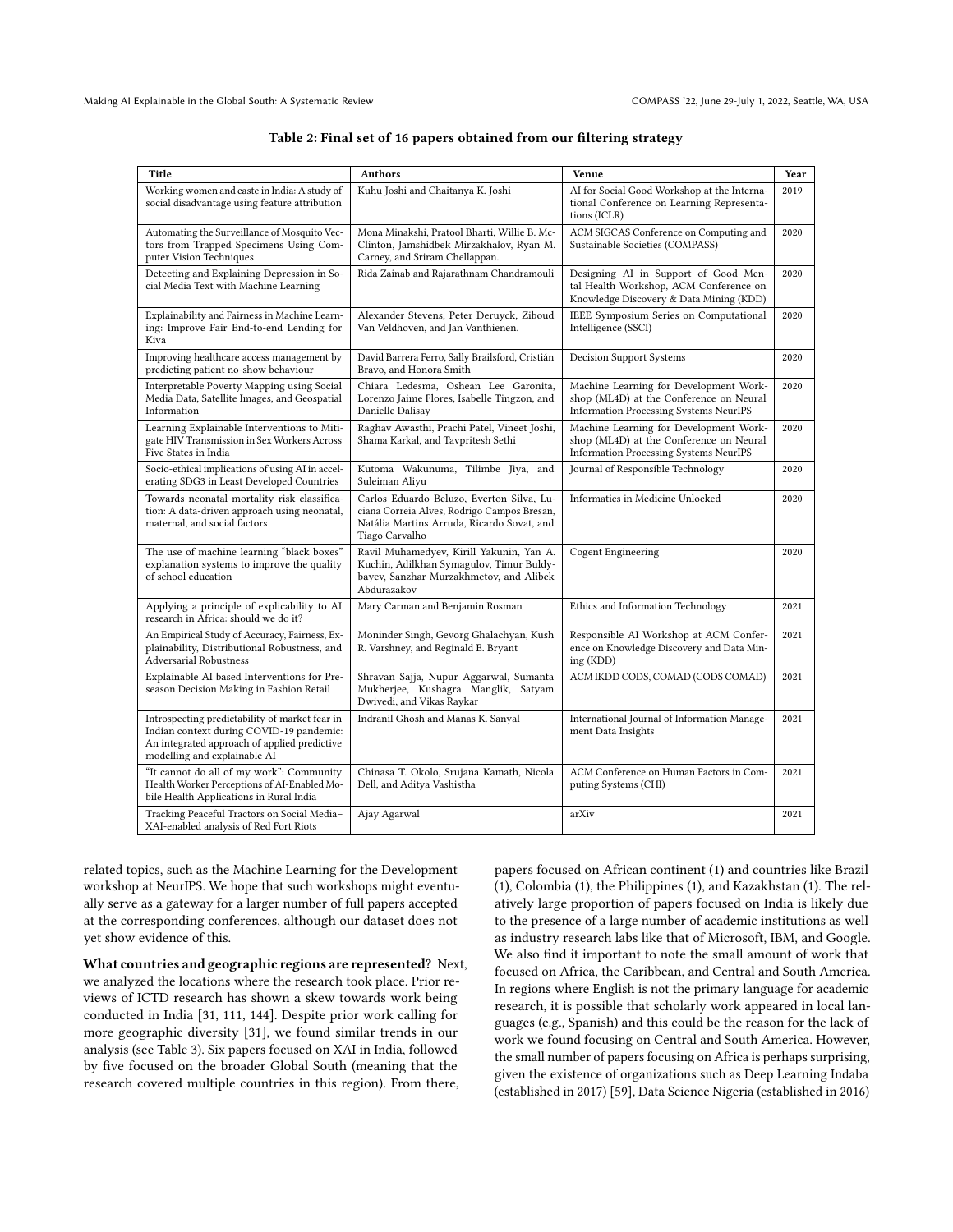<span id="page-5-0"></span>

| No.<br>Country/Region |    |                         | <b>Focus Area</b>     |     |   | No. |
|-----------------------|----|-------------------------|-----------------------|-----|---|-----|
| India                 | 6  |                         | Healthcare            |     | 6 |     |
| Global South          | 5  |                         | Government & Policy   |     | 3 |     |
| Africa                |    | Finance                 |                       |     | 2 |     |
| Brazil                |    |                         | General Awareness     |     |   |     |
| Colombia              |    |                         | Education             |     |   |     |
| Philippines           |    |                         | Misinformation        |     |   |     |
| Kazakhstan            | 1  |                         | Retail                |     |   |     |
| Total                 | 16 |                         | Algorithm Development |     |   | 1   |
|                       |    |                         | Total                 |     |   | 16  |
|                       |    | <b>Publication Type</b> |                       | No. |   |     |
|                       |    | Journal                 |                       | 6   |   |     |
|                       |    | Workshop                |                       | 5   |   |     |
|                       |    | Conference              |                       | 4   |   |     |
|                       |    | Pre-print               |                       |     |   |     |
|                       |    | <b>Total</b>            |                       | 16  |   |     |

Table 3: Summary of the 16 papers in our review by geographic region/country, focus area, and publication type.

[\[103\]](#page-12-28), and Masakhane NLP (established in 2019) [\[109\]](#page-12-29), all of which aim to increase AI research and practice in Africa.

After understanding what countries and geographic regions were represented in our dataset, we were interested in examining where the authors were based versus where their respective research took place. Our analysis showed that authors came from institutions based in India, Brazil, South Africa, Kenya, the Philippines, Kazakhstan, Colombia, Armenia, Belgium, the United States, and the United Kingdom. Encouragingly, most papers were produced by institutions in the Global South. When mapping the country the work focused on versus the authors' institutions, it was rare if at least some of the authors were not based in the country. For example, five out of six papers that focused on India were published by authors based in institutions in India. In many cases, the research team comprised of members located both in the Global South and the Global North. The paper by Okolo et al. [\[108\]](#page-12-30) is an example of such work where research team consisted of members based in India as well as the United States. Other examples of such heterogeneity include work by Ferro et al. [\[41\]](#page-11-35), where researchers had multiple affiliations with institutions in the Global North and South (e.g. Colombia and the United Kingdom).

What are the domain areas that papers focus on? Next, we analyzed the domain areas that motivate researchers to explore the feasibility of XAI methods and techniques. We found that papers targeted a range of domains (see Table [3\)](#page-5-0), including algorithmic development, healthcare, government & policy, education, misinformation, retail, and finance.

A substantial number of papers (6) focused on healthcare. For example, Beluzo et al. [\[17\]](#page-10-18) focused on predicting neonatal mortality, while Ferro et al. [\[41\]](#page-11-35) worked on estimating patient no-show behaviors. Awasthi et al. [\[13\]](#page-10-16) used survey data collected from over 10,000 female sex workers in India to develop an ML model to understand the factors that influence their safe sex practices. In doing so, they described how developing "a transparent and explainable approach with expert evaluation is critical to model sensitive issues" and implied that their work could be put into practice for

similar interventions more generally. Several of these papers cite the lack of quality healthcare services in low-resource areas as a primary motivator for applying AI and XAI to problems in healthcare [\[13,](#page-10-16) [17,](#page-10-18) [93\]](#page-12-31). In line with this general motivation, prior work in the Global North that has focused on AI more broadly (as opposed to our focus on XAI in particular), has also pushed to develop AI-enabled tools for use within healthcare, such as improving the delivery of primary care services while preserving the autonomy of healthcare practitioners and maintaining the value of human presence [\[44,](#page-11-36) [71,](#page-11-37) [115\]](#page-12-32).

Addressing socioeconomic concerns to aid in policy and government decision-making was also a strong focus for three papers in our dataset. For example, work by Joshi and Joshi [\[66\]](#page-11-38) examined the caste-group structure in India to understand changes in the ability to predict the work status of women across those castes. By applying an XAI technique (SHAP) to their model, the authors found that over time, caste affiliation is less likely to determine working status (not/having a job) in younger generations of women and that these women are more likely to experience upward mobility in their careers. This work shows promise in improving how social stigma is measured in a longitudinal manner and could shape programs geared towards improving economic access for lower status castes in India.

In another paper that focused on making policy recommendations for reducing poverty, Ledesema et al. [\[81\]](#page-12-9) use government survey data, social media data, and geospatial features to map poverty in the Philippines. Their approach overcomes challenges associated with traditional poverty mapping by using lower-cost data instead of high-resolution satellite images. By leveraging XAI algorithms to help quantify the impact of dataset features on predictions, the team presents a feasible approach that could find applications in other research domains within the Global South. In situations where policymakers and government officials may not possess the capacity necessary to understand the decisions made by algorithmic systems, incorporating XAI methods in the development of such systems could improve how AI is used to address social issues.

Who are the studied populations? Research in the fields of HCI4D and ICTD strongly emphasize paying attention to local contexts when designing interventions for communities. Drawing on these lessons, we aimed to analyze what communities or populations researchers identified as the intended beneficiaries of their work and/or who contributed to their research (e.g., by providing data).

To develop or analyze XAI tools for applications in the healthcare domain, scholars focused on women sex workers [\[13\]](#page-10-16), community healthcare workers in rural India [\[108\]](#page-12-30), local communities seeking healthcare services in Colombia [\[41\]](#page-11-35), taxonomists [\[93\]](#page-12-31), social media users who speak Urdu [\[154\]](#page-13-20), and mothers and newborns in Brazil [\[17\]](#page-10-18). In education, one paper focused on students and educators in secondary school settings [\[98\]](#page-12-33). For misinformation, one paper focused on tweets on sociopolitical events in India [\[3\]](#page-10-19). Within papers that focused on government and policy issues, populations included were women in India from a range of castes [\[66\]](#page-11-38), households in the Philippines [\[81\]](#page-12-9), borrowers on a loan request platform [\[137\]](#page-13-21), households from four East African countries [\[135\]](#page-13-22),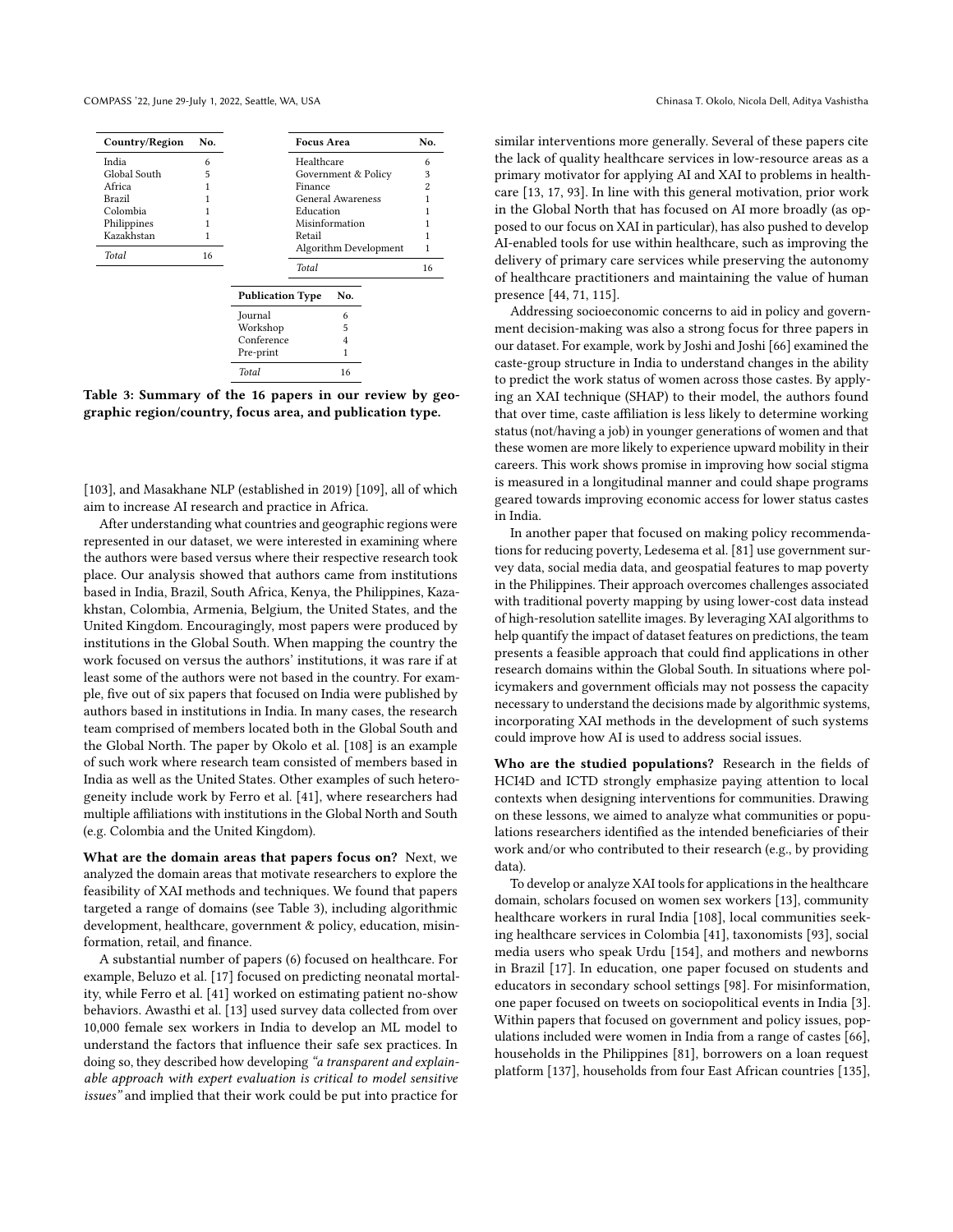and product developers and designers in the retail fashion industry in India [\[125\]](#page-13-23).

Several papers did not mention a specific population in their analysis, focusing instead on analyzing XAI for a general population in the Global South [\[26,](#page-10-20) [46,](#page-11-39) [147\]](#page-13-11). An example of this is work by Ghosh and Sanyal [\[46\]](#page-11-39) that uses financial market data from India to create a model predicting market volatility during the COVID-19 pandemic. Overall, we found the diverse populations targeted by the papers in our dataset encouraging, suggesting a diversity of potential applications of XAI across many different settings in the Global South.

Is the data used local to the context? A growing body of AI/ML research has called for ethical collection and use of data used to train models for intelligent systems [\[22,](#page-10-2) [57,](#page-11-40) [112,](#page-12-34) [127,](#page-13-24) [131\]](#page-13-25). Situating this within the context of HCI4D and ICTD research, work in XAI in the Global South should prioritize using data local to and representative of the populations that will be affected by such systems. When framing the relevance of the problems addressed within the papers we analyzed, we were interested in whether the data used was local to the context addressed. Encouragingly, we found that, of the 13 papers that focused on technical implementations of XAI, all used data from regions in the Global South. For example, Singh et al. [\[135\]](#page-13-22) conducted an empirical study to analyze different metrics across the fairness, accountability, transparency, and ethics (FATE) spectrum, including explainability, on a series of eight datasets. Two out of the eight datasets consisted of data from regions in the Global South: the first is a dataset containing demographic and poverty-level features for over 70,000 households in Mexico and the second contains data describing demographics of and the use of financial services by over 33,000 people in Kenya, Rwanda, Tanzania, and Uganda.

Prior work has highlighted the lack of relevant training data available for contexts in the Global South [\[1,](#page-10-21) [132\]](#page-13-26). For the papers in our dataset, when relevant data was not available, researchers commonly built their own datasets to fill this gap. For instance, Beluzo et al. [\[17\]](#page-10-18) constructed a dataset with over one million features, extracting data from birth and death systems in Brazil to understand the socioeconomic and demographic factors contributing to neonatal deaths. Agarwal et al. [\[3\]](#page-10-19) created a dataset composed of 50,000 tweets posted before, during, and after a sociopolitical event that occurred in India. They then leveraged this dataset to create an XAI tool to characterize the spread of disinformation and misinformation on social media. Similarly, Zainab and Chandramouli [\[154\]](#page-13-20) created a dataset of over 16,000 Reddit posts and developed an XAI model to understand what features in social media posts indicate depression. Such work highlights the additional labor required in generating local datasets that researchers in the Global South may need to undertake when implementing XAI systems.

Did the research involve target users? Human-centered design and HCI4D best practices generally require that researchers engage with intended users, often via fieldwork to understand the needs of these users before building or deploying new technologies [\[31\]](#page-11-31). Therefore, we wanted to see if papers in our dataset followed these basic best practices. Only three of the 16 papers engaged with target users [\[13,](#page-10-16) [108,](#page-12-30) [125\]](#page-13-23). In one of these papers, Sajja et al. [\[125\]](#page-13-23), researchers at IBM Research India, partnered with a local fashion house to develop an XAI tool for forecasting sales of clothing products. They first created personas to understand the two types of users of their tool: clothing designers and commercial buyers (individuals who determine what items are stocked in retail stores). Next, the researchers actively consulted with the users to inform their design decisions for the XAI tool and used techniques such as SHAP and counterfactuals to explain predictions for product recommendations. Finally, in a survey used to gauge the usefulness of the developed tool, the researchers obtained feedback from their users, finding that the tool improved their respective workflows and made it easier to understand sales trends. We find it particularly notable that the product was built with the end users in mind and that the developers were intentional in including them throughout the entire development process.

Instead of directly engaging end users, in one case, researchers worked with domain experts to design an XAI tool to mitigate the impact of mosquito-borne diseases like malaria, dengue, West Nile virus and Zika fever. Minakshi et al. [\[93\]](#page-12-31) consulted with taxonomists in Uganda, India, Brazil, and the United States to develop a tool to help public health workers identify mosquitoes capable of spreading diseases. The authors incorporated explainability into their tool by visualizing feature maps that highlighted pixels within the output images that were most significant in classifying the genus or species of mosquitoes. While taxonomists were not necessarily the target users for this tool, the authors used feedback from these experts to validate the results from the ML model, which they plan to deploy soon with public health partners in low-resource regions. In addition to the technical expertise, the researchers received affirmation from taxonomists who emphasized the need to design such a tool. In this work, the researchers shared: "The taxonomists we partnered with in India, Sub-Saharan Africa, Brazil and USA are all close to 70 yrs old, and they indicated that taxonomy is indeed a dying field, and related expertise is hard to attract and train." In cases like the problem presented by Minakshi et al. where an XAI tool is being introduced with the intent of replacing skilled experts, the knowledge of such experts is still needed to ensure that the results produced from XAI systems are both accurate and explainable to end users who may not possess specific domain knowledge.

Unfortunately, our analysis shows that these positive examples of engaging with intended users or other stakeholders was relatively rare (only 3 out of 16 papers). This is concerning given the generally agreed upon importance of tailoring solutions to local contexts and communities in HCI4D and ICTD research.

What XAI methods were used? Since the inception of XAI, methods have shifted from being purely technical to incorporating human-centered techniques that aim to make AI understandable to non-experts and users in real-world settings [\[38,](#page-11-41) [69,](#page-11-25) [84,](#page-12-35) [99\]](#page-12-26). Thus, we wanted to understand what methods and techniques were being employed by XAI work targeting the Global South. The majority (13) of the papers in our dataset used a technical XAI method to develop an ML model or to conduct an analysis on data. We considered a paper to be "technical" if it developed or used an XAI algorithm, toolkit, or library such as the ones described in Section [2.2.](#page-1-0) Nearly all of the papers used an algorithm such as SHAP or LIME to understand how features within their datasets contribute to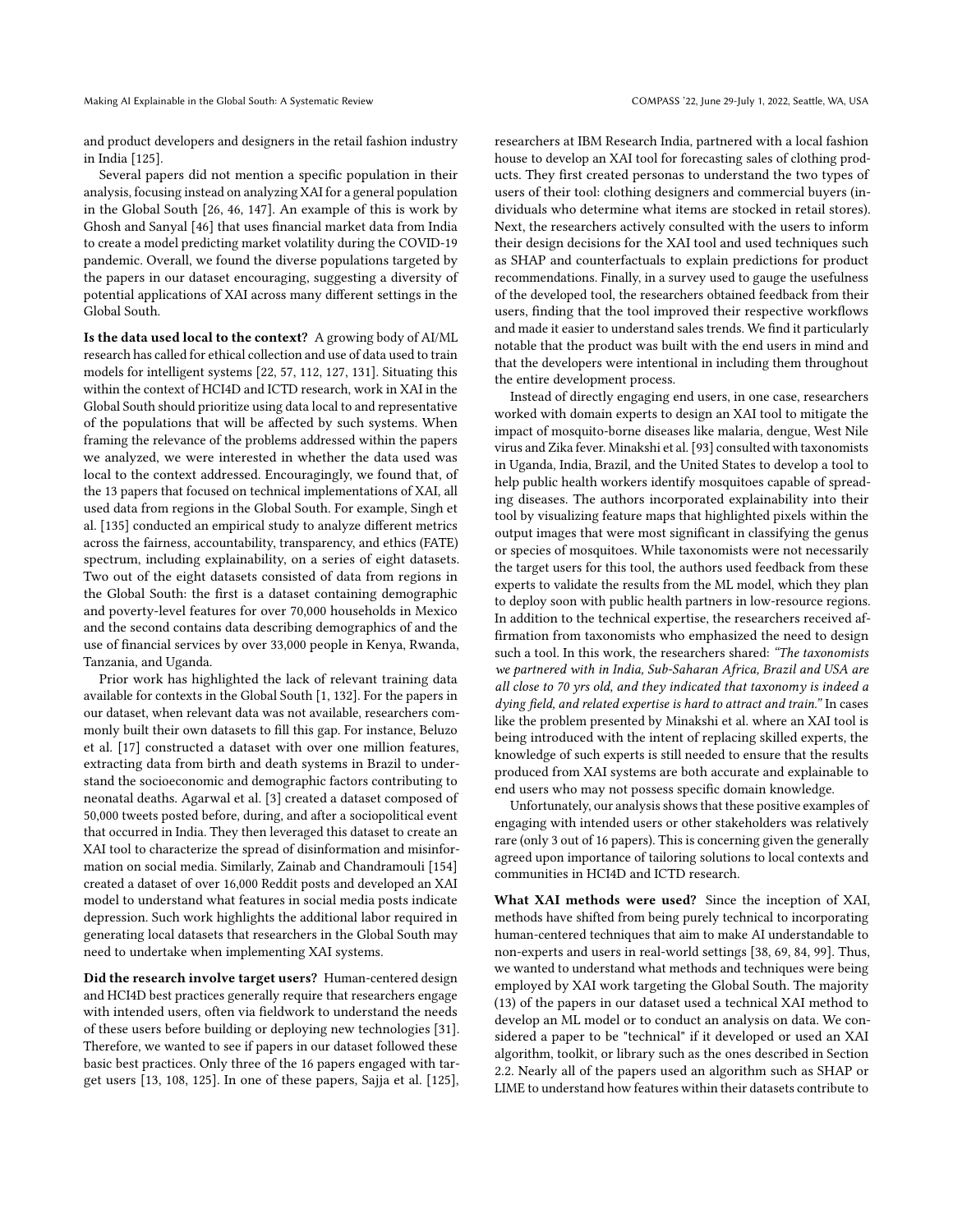model decision-making. An example is work by Stevens et al. [\[137\]](#page-13-21) who used SHAP to explain the process of predicting loan outcomes on Kiva.org, a website that crowdfunds loans for entrepreneurs in developing countries. Their work also incorporated the use of AI Fairness 360, a toolkit developed by IBM [\[58\]](#page-11-12), which uncovered a potential gender bias on the platform.

While the existing XAI algorithms and libraries are generally helpful in illuminating decisions made by ML models, these explanations often require a significant amount of technical knowledge to both implement and interpret them. Visual-based XAI methods could be a step towards centering explainability around novice technology users and others with low AI/ML domain knowledge. An example along these lines is work by Minakshi et al. [\[93\]](#page-12-31) which used XAI to produce visualizations highlighting pixels within images processed by their AI model that indicate features of specific genus or species of mosquitoes.

Several researchers incorporated multiple XAI methods into their model development [\[46,](#page-11-39) [125,](#page-13-23) [137\]](#page-13-21). For example, in work using XAI to understand what factors influenced market volatility during the first year of the COVID-19 pandemic in India, Ghosh and Sanyal [\[46\]](#page-11-39) use the Shapash library to conduct their analysis which leverages two XAI techniques: LIME and SHAP. While more explanations may be useful to help improve model comprehension, the usage of XAI also brings up concerns around the increased computational complexity of AI models [\[56\]](#page-11-42) and high computing resources needed to run them.

Of the three papers that did not use technical XAI methods, we found that two used qualitative research to explore XAI. For example, Okolo et al. [\[108\]](#page-12-30) conducted an interview-based qualitative study in rural India to examine community health workers' perceptions of how AI-enabled tools would fit into their workflows. The researchers used insights from the interviews to examine how designers and developers of AI systems can leverage explainability for novice technology users, especially those situated in low-resource environments within the Global South. Similarly, Wakunuma et al. [\[147\]](#page-13-11) examined the potential of AI in advancing the third Sustainable Development Goal (SDG) that focuses on good health and well-being. The researchers employed a SWOT (strengths, weaknesses, opportunities, and threats) analysis—a method commonly used in strategic planning—to explore the socioethical implications involved with employing AI to address the third sustainable development goal and how explainable AI can be used to improve model transparency in medical decision-making.

The last non-technical paper in our dataset focuses on critically examining the use of XAI to address global development challenges in Africa. In their work, Carman and Rosman [\[26\]](#page-10-20) use epistemological framing (by asking the question 'how does it work?') to survey the development of XAI and examine the feasibility of applying XAI within the African context. Such framing aims to understand how XAI can work to be in alignment with African values and interests. When applying explainability to AI research using an epistemological framework, the authors propose identifying objectives and goals for intelligent systems that align with the local contexts they will operate in. This goal aligns directly with common practices in HCI4D and ICTD that aim to ensure technologies are developed for and with local communities. Carman and Rosman also acknowledged the onerous demand that African researchers may face when

integrating explainability techniques, tentatively proposing a division of labor to address such concerns. To anticipate ethical issues that may occur when developing XAI systems for use within Africa, Carman and Rosman propose that ML practitioners work in tandem with experts in the social sciences and humanities to ensure that the underlying values of respective societies are prioritized and embedded in the resulting systems.

What challenges arose when building and putting XAI tools into practice? Finally, well-known best practices in ICTD often call for deploying technologies directly with communities [\[9,](#page-10-22) [23\]](#page-10-23). However, within the field of AI in general and XAI in particular, we find this to be a rare occurrence. Only one of the 16 papers in our dataset developed an XAI system that was put into practice with real-world users [\[125\]](#page-13-23). This small number indicates that deploying XAI systems is still a novel practice and many of the papers in our dataset were exploratory in nature, and not at the deployment stage.

Next, we were interested to see what challenges and issues were encountered as the researchers tried to put XAI into practice. In their work, Sajja et al. [\[125\]](#page-13-23) developed an XAI tool to forecast demand for products in the fashion retail industry in India. The researchers collaborated with a local fashion house, deploying the system to analyze past fashion seasons and to help plan for future ones. The researchers noted data being a challenge at multiple points in the development lifecycle of their XAI model. First, the researchers mention the limited number of data points that prevented them from building an explainable model at a level comparable to the baseline modeling framework, indicating the extra work needed to gather additional data and to employ XAI techniques in a real-world setting. Prior research has noted the lack of "data equity" in the Global South, detailing the extreme efforts needed by AI/ML practitioners in this region to collect, curate, and employ data for use due to the lack of access to relevant datasets and limited infrastructure to train models [\[127\]](#page-13-24). Building upon this point, Sajja et al. also highlight the extra effort undertaken by the designers they collaborated with to contribute detailed data to the system before operating it. Several other pieces of scholarly work have detailed similar challenges when collecting data for algorithmic systems in developing contexts, noting the burden data collection and processing takes on frontline healthcare workers, data stewards, and ML developers in the Global South [\[62,](#page-11-43) [142\]](#page-13-27). As one of the few XAI systems deployed for real-world use in the Global South, Sajja et al.'s work provides a much needed perspective into the realities and challenges of deploying XAI systems into the wild.

The overall lack of deployments seen within our dataset is a bit worrying, but falls in line with the majority of AI systems not being deployed for real-world use. We also understand that there exist a combination of challenges in the Global South including infrastructural limitations, lack of AI practitioners, and a large number of novice technology users that may possibly inhibit the successful integration of such systems, as seen in work by Beede et al. [\[15\]](#page-10-6). Despite the lack of deployments, a few papers in our dataset mentioned the possibility for future work to implement their respective systems. For example, Beluzo et al. [\[17\]](#page-10-18) state: "we intend to evaluate the applicability of the proposed model in Brazilian data." Another paper mentions how "these insights have led to a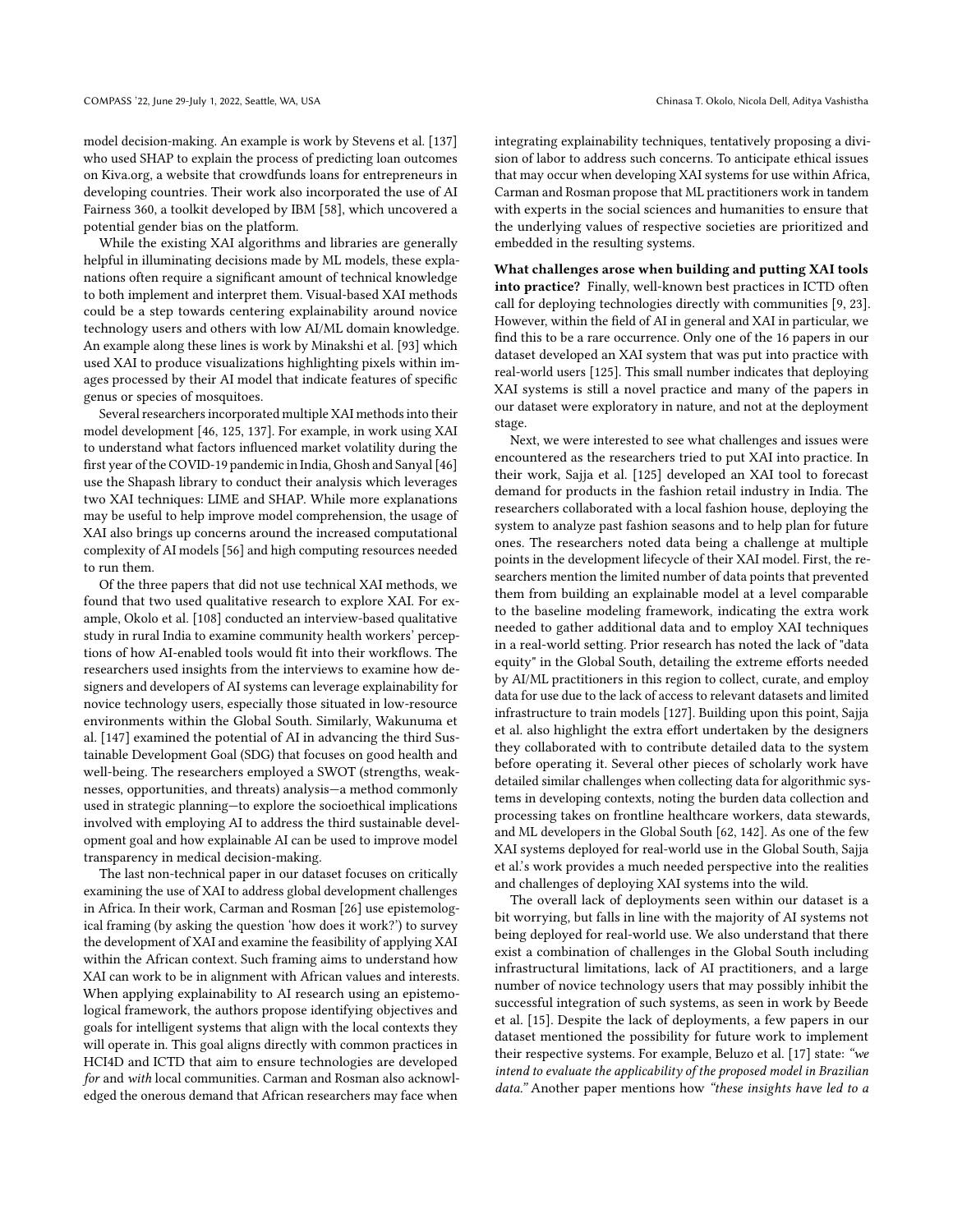currently ongoing field trial for assessing the real-world utility of this approach" [\[13\]](#page-10-16). Minakshi et al. [\[93\]](#page-12-31) also mention "currently, we are focusing on piloting our system in low income countries where taxonomic expertise is harder to find." Similarly, Agarwal et al. [\[3\]](#page-10-19) note the ongoing development of their XAI-enabled classifier to measure misinformation spread during socio-political events in India.

Progress towards putting XAI systems into practice is an important next step in testing the viability of such technologies. As XAI development continues to progress within the Global South, we hope to see real-world deployments rise in number. However, if researchers deploy XAI techniques that do not work, it might cause more harm than good to local populations. With this in mind, cautious approaches to deployment are needed when putting nebulous technologies like XAI into practice.

#### 5 DISCUSSION

In recent years, there has been growing enthusiasm from governments, companies, and academics about the potential for AI to solve important problems in the Global South, including in healthcare [\[25,](#page-10-24) [100,](#page-12-36) [110,](#page-12-37) [121,](#page-12-38) [134,](#page-13-28) [151\]](#page-13-29), poverty [\[54,](#page-11-3) [81,](#page-12-9) [102\]](#page-12-10), agriculture [\[87,](#page-12-39) [130\]](#page-13-30), and other high-stakes domains. However, research has shown that AI also has the potential to exacerbate and reinforce systemic problems, including bias and discrimination [\[19,](#page-10-25) [39,](#page-11-44) [104\]](#page-12-40). If care is not taken to make AI systems explainable and understandable to the people who will use them, they may end up causing more harm, particularly to marginalized communities [\[15,](#page-10-6) [127\]](#page-13-24). Our systematic review provides a first look at research that attempts to make AI systems explainable to communities and stakeholders in the Global South. In this section, we synthesize our findings to discuss (1) the current state of XAI research in the Global South, (2) data and model considerations for building XAI systems for the Global South, and (3) the need for human-centered approaches to XAI in the Global South.

#### 5.1 The state of XAI in the Global South

Our findings show a number of positive trends across existing research that has focused on XAI in the Global South. First, much of the research involves authors from institutions based in this region. This is encouraging since researchers who are from, or have spent significant time in the domains where technologies will be deployed are more likely to understand local contexts. Second, the researchers generally took steps to ensure that their work involved (at least some) data that was local to the context, rather than assuming that data from the Global North would be applicable to contexts in the Global South. In addition, most of the current research focused on advancing social progress by focusing on critical domains, such as healthcare, education, and economic mobility, and targeted a very diverse range of potential users and communities.

However, our findings also highlight concerning gaps that exist in this nascent body of work. First, the small amount of research yielded by our review itself is concerning; we found only 16 papers on XAI in the Global South compared to thousands that study XAI in the Global North [\[88,](#page-12-20) [97,](#page-12-22) [117,](#page-12-14) [119,](#page-12-15) [120\]](#page-12-16), highlighting the urgent need to advance the state of XAI in the Global South. Second, we saw a lack of empirical studies conducted with local communities who would be the stakeholders and primary users of XAI systems. Failing to understand the nuances that affect real-world XAI implementations could exacerbate existing inequities, a trend that has already been seen in the deployment of AI systems in the Global North [\[22,](#page-10-2) [107,](#page-12-41) [122\]](#page-12-42). Additionally, there is little understanding of how technology users in the Global South perceive and interact with XAI technologies. This lack of research leaves the field with significant knowledge gaps as AI practitioners may not have the background knowledge on how to design and develop XAI systems for users in low-resource contexts. We thus call for researchers to engage communities throughout the project lifecycle and conduct studies with the intended users and populations who will be directly impacted by implementation of such systems. Although the same critique regarding the lack of engagement with end users might be true of much AI research, it is especially important in the contexts we are concerned with, where assumptions about prior experience with technology/AI may not hold, and where frontline workers may be expected to be able to critically use these technologies in their work in high-stakes domains.

However, current practices within the peer review process for AI and ML conferences and journals do not incentivize practical implementations of intelligent systems, often favoring advances in benchmarks over real-world deployments [\[18,](#page-10-26) [72,](#page-11-45) [146\]](#page-13-31). As research within XAI continues to expand into the Global South, these unbalanced incentives may be replicated, preventing researchers from building effective XAI systems in a region where AI deployments are already not understood well. Increasing scientific investments to support advances in XAI research in the Global South as well as realigning incentives to encourage replication and practical implementation could improve how XAI is used within this region and enable researchers to build effective, context-specific tools.

There is also considerable expense to testing XAI systems with users in real-world settings and such work can be limited to institutions that have both the human and physical infrastructure to pursue deployments. For example, the one paper in our corpus that puts an XAI system into practice [\[125\]](#page-13-23) was spearheaded by IBM India, an institution that has a wealth of resources and is a global leader in AI research. Given the additional complexity that XAI techniques can add to AI models, having the necessary financial and infrastructural resources to run computationally heavy models is an expense that some institutions within the Global South may not be able to bear. Along with increased efforts from HCI and AI practitioners to actively conduct XAI-centered research in the Global South, it will take considerable effort from the broader AI/ML community to embrace the value of making XAI practical for real-world use in the Global South, and throughout other low-resource domains.

# 5.2 Data and model considerations for building explainable AI for the Global South

Our analysis suggests a need for AI and HCI practitioners to take into account certain considerations when designing and building explainable systems. These considerations center on three things: data, models, and users. In terms of the data that is needed to create XAI systems, as mentioned previously, all of the papers in our review that involved technical implementations of XAI methods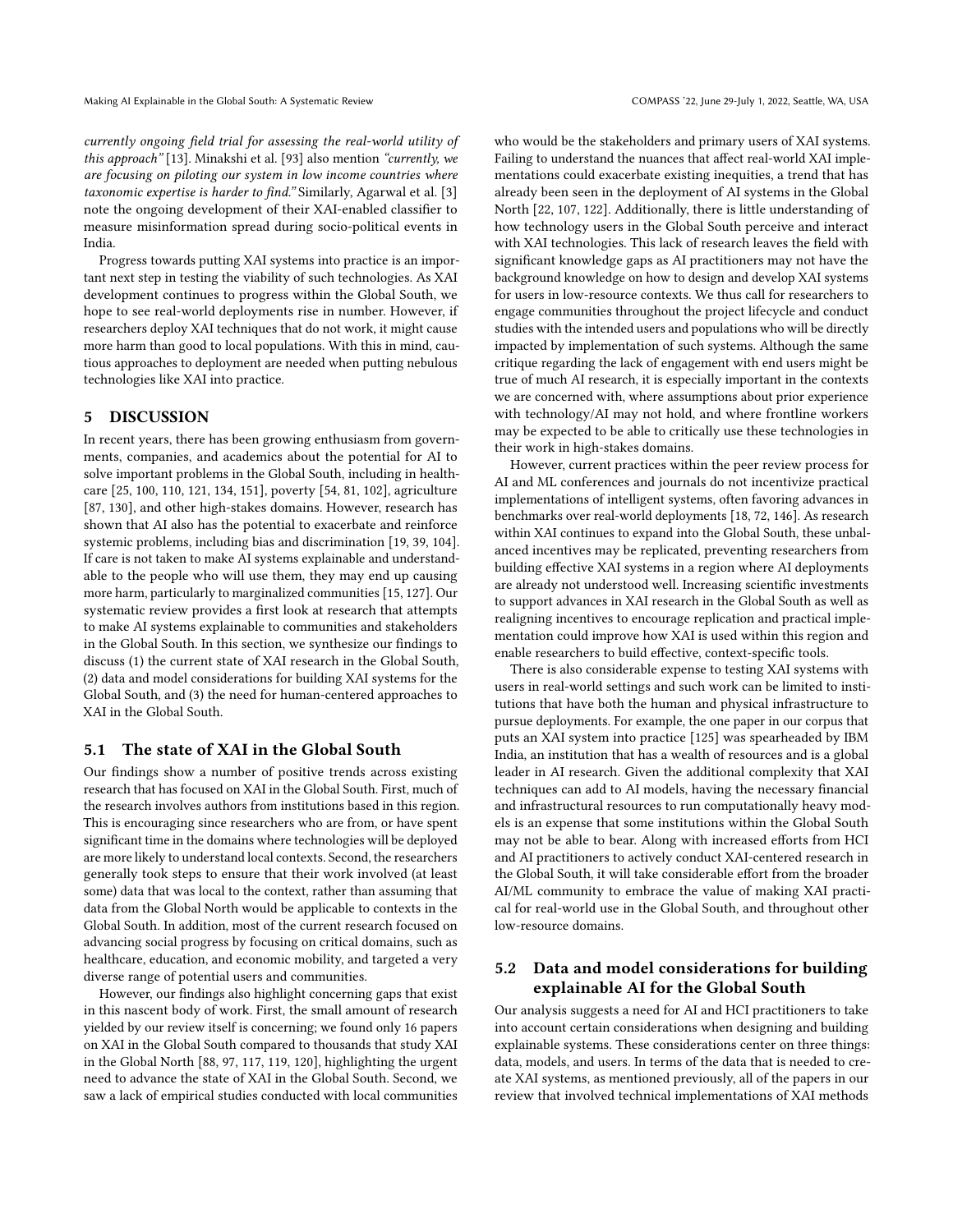made an effort to use at least some data that was local to the context. However, several of these papers discussed the challenges, additional labor, and associated burdens of needing to also create the datasets that made their work possible. As one example, Sajja et al. [\[125\]](#page-13-23) detail the additional work needed to build XAI systems of comparable quality to baseline AI models.

The lack of data relevant to local contexts, especially in the Global South, could hamper effective deployments of XAI systems. Using data that is pertinent to local contexts to train ML models and build XAI systems ensures that problems that such tools are aiming to address do so effectively. However, as several papers in our review discussed, getting access to such data or being able to build context-relevant datasets is often not an easy task. Combined with the data-intensive nature of XAI methods, the limitations that exist for practitioners in low-resource regions when collecting, processing, and integrating data into ML pipelines will need to be carefully accounted for in any deployments of XAI systems in the Global South. A growing area of scholarship has begun to focus on understanding the factors that impact data practices in the Global South [\[1,](#page-10-21) [62,](#page-11-43) [114,](#page-12-43) [127,](#page-13-24) [142\]](#page-13-27), providing a more empirical view into the issues of scarce and low quality data experienced by researchers in low-resource regions. In their work interviewing AI practitioners in India, East and West African countries, and the United States, Sambasivan et al. [\[127\]](#page-13-24) push for a move towards "data excellence" where HCI methods are incorporated early and throughout AI data practices and partnerships are formed between AI practitioners, application-domain experts, and field partners to prioritize data collection, documentation, and maintenance. In line with the suggestions above, we propose that increasing training in data literacy for the target end users of AI systems in the Global South and aligning the use of empirical methods in HCI specifically with the goals of XAI can make progress possible in ameliorating existing data challenges.

We also see a need for AI developers and researchers to focus on building new methods of explainability that account for infrastructural and model limitations. Recent failures in the integration of AI systems in the Global South [\[15\]](#page-10-6) highlight issues that plague AI deployments in these regions, such as the lack of understanding of local contexts before attempting deployment, or incorporating training data that does not reflect real-world input data. These issues could also impact XAI, leading to XAI systems that provide unintelligible explanations or that are structurally infeasible to run in low-resource environments. Of course, this does not mean that researchers should refrain from pursuing XAI research in the Global South—only that there is plenty of room for novel methods to emerge that take into account the constraints presented by these contexts.

Finally, the small number of papers in our review that engaged with target communities point to additional data and model considerations required when building XAI for the Global South. For example, Okolo et al. [\[108\]](#page-12-30) discuss potentially problematic power dynamics that might arise when deploying AI systems, suggesting that people could potentially defer to decisions made by intelligent systems and assume that the system, rather than their own judgment, is correct. These considerations highlight a need for work that seeks to understand the intricacies of presenting information from XAI systems in ways that balance power dynamics while

enabling users to retain their autonomy in choosing whether to follow automated predictions. Of course, XAI can only be truly useful and accessible if it meets the needs of end users, particularly those that do not fit the traditional archetype of an AI practitioner or ML developer. This suggests a need for more human-centered approaches to XAI in the Global South, as we now discuss.

# 5.3 Towards human-centered explainable AI in the Global South

Our findings and discussion indicate the need for an overhaul of current practices within XAI development. While some work in XAI has begun to explore human-centric approaches to providing explanations via intelligent interfaces [\[45,](#page-11-46) [99,](#page-12-26) [133,](#page-13-32) [139\]](#page-13-15), the lack of such papers in our review suggests that the vast majority of this work is situated in the Global North and focuses on users who are relatively technology-literate. Technology literacy takes many shapes [\[89,](#page-12-44) [90,](#page-12-45) [95\]](#page-12-46) but is a factor that impacts the adoption of technology [\[153\]](#page-13-33) and is likely to play a significant role in the adoption of XAI systems and tools.

Of course, it is important to note that the audience of XAI will vary depending on whether the explanations are targeted towards the developers of these systems or human end users (some of whom may have limited experience interacting with technology) and ensuring that their respective needs are addressed. We see rich opportunities for future human-centered XAI research that specifically explores how to explain AI decisions to people with low levels of technology literacy, while also ensuring that these techniques are computationally feasible in low-resource regions. Researchers will further need to engage with questions and/or explore novel methods surrounding how to explain model outputs (e.g., precision, accuracy, ROC, AUC, etc.) and model decisions in languages and formats accessible to low-income, low-literate users who are increasingly seen as a target for AI/ML interventions for Social Good. We acknowledge that difficulty understanding explanations from XAI systems is not limited solely to low-literate users within the Global South. Currently, many state-of-the-art XAI systems provide explanations that only people with machine learning expertise are able to understand. As approaches within the field continue to move toward making AI explainable for users with varying levels of technical knowledge [\[27,](#page-10-13) [37,](#page-11-27) [48,](#page-11-26) [55,](#page-11-28) [99,](#page-12-26) [138,](#page-13-14) [139\]](#page-13-15), we hope that XAI will no longer remain a grand challenge.

While the potential harms of AI to marginalized populations have been discussed thoroughly in literature [\[19,](#page-10-25) [22,](#page-10-2) [39,](#page-11-44) [104\]](#page-12-40), little work has been done to understand the specific harms of XAI to marginalized communities. Work by Ehsan and Riedl [\[36\]](#page-11-47) introduces the concept of "explainability pitfalls" where AI explanations may unintentionally cause users to defer to decisions from AI systems, disregarding their own judgment. In the Global South, explainability pitfalls could particularly affect users who have little technical knowledge and experience operating AI technologies. Prior work has illustrated this in the context of a proposed AI system to diagnose pneumonia [\[108\]](#page-12-30). If an explanation for an incorrect diagnosis from an AI system is presented to a community health worker with low AI knowledge, there is a possibility that they would be likely to accept such a decision due to misplaced trust and over-estimation of AI capabilities.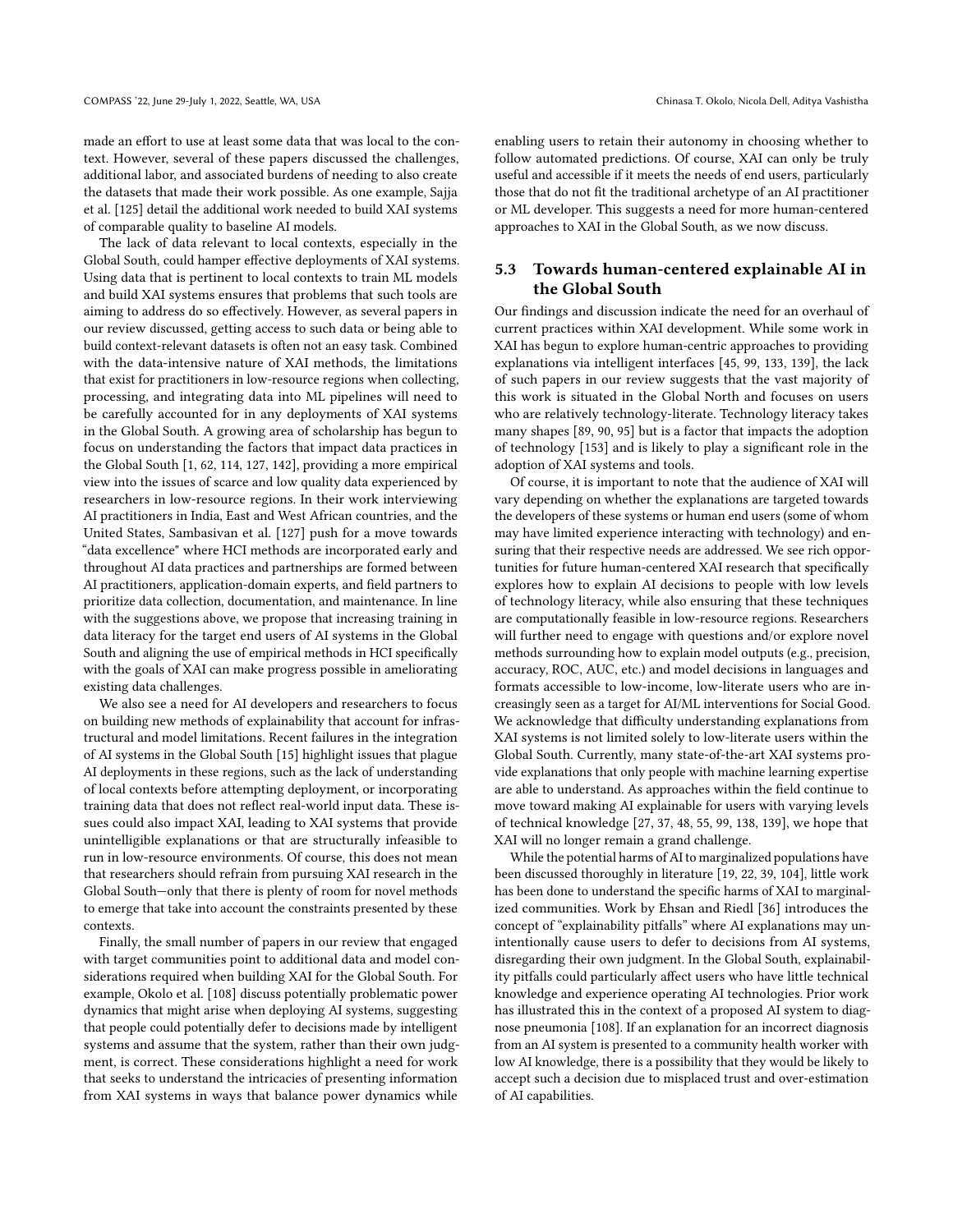Making AI Explainable in the Global South: A Systematic Review COMPASS '22, June 29-July 1, 2022, Seattle, WA, USA

Making AI explainable can be a viable pathway for making AI more useful in real-world environments and increasing its respective ability to improve pressing social issues in domains such as agriculture, healthcare, and education. Knowing the circumstances that affect how different groups of people across various settings understand model decision-making will aid in making XAI systems more responsive to their respective needs. Over the next few decades, there will be tens of thousands of works published in the field of XAI. We envision a future of XAI in the Global South that centers humans while acknowledging the specific constraints associated with deploying such systems in regions where access to data, limited computing infrastructures, and low AI literacy are present. Engaging with communities most likely to benefit from XAI through fieldwork and ethnography and then using such insights to train AI practitioners on the needs of these users could help align the values of local communities with those of the systems that aim to serve them. While it will take significant effort and collaboration to reach this goal, it is critical that the broader AI and HCI research communities converge on a research agenda that will address existing inequities and actively work to solve them in inclusive, sustainable ways.

# 6 CONCLUSION

This paper contributes a systematic review of emerging XAI research focused on contexts in the Global South. Our search methodology identified 16 papers that, together, highlight both encouraging trends and concerning gaps emerging in XAI research in the Global South. We present a detailed look at these 16 papers, including when and where the research was conducted, datasets used, research approaches taken, communities targeted, and whether the work was put into practice or not. We then discuss considerations for expanding XAI research in low-resource settings and with communities who may have low levels of technology literacy. Our findings suggest new directions for XAI research to ensure that the field addresses growing inequities and makes AI explainable to people from diverse, global contexts.

# ACKNOWLEDGMENTS

This work was funded in part by the National Science Foundation grant #1748903, as well as a Google Faculty Research Award. We would also like to thank Priya Pradhan for her work on an alternate version of this paper.

#### **REFERENCES**

- <span id="page-10-21"></span>[1] Rediet Abebe, Kehinde Aruleba, Abeba Birhane, Sara Kingsley, George Obaido, Sekou L Remy, and Swathi Sadagopan. 2021. Narratives and Counternarratives on Data Sharing in Africa. In Proceedings of the 2021 ACM Conference on Fairness, Accountability, and Transparency. 329–341.
- <span id="page-10-7"></span>[2] Amina Adadi and Mohammed Berrada. 2018. Peeking inside the black-box: a survey on explainable artificial intelligence (XAI). IEEE access 6 (2018), 52138-52160.
- <span id="page-10-19"></span>[3] Ajay Agarwal and Basant Agarwal. 2021. Tracking Peaceful Tractors on Social Media–XAI-enabled analysis of Red Fort Riots 2021. arXiv preprint arXiv:2104.13352 (2021).
- <span id="page-10-0"></span>[4] Qingyao Ai, Yongfeng Zhang, Keping Bi, Xu Chen, and W Bruce Croft. 2017. Learning a hierarchical embedding model for personalized product search. In Proceedings of the 40th International ACM SIGIR Conference on Research and Development in Information Retrieval. 645–654.
- <span id="page-10-1"></span>[5] Emily Aiken, Suzanne Bellue, Dean Karlan, Christopher R Udry, and Joshua Blumenstock. 2021. Machine learning and mobile phone data can improve the

targeting of humanitarian assistance. Technical Report. National Bureau of Economic Research.

- <span id="page-10-12"></span>[6] Maximilian Alber, Sebastian Lapuschkin, Philipp Seegerer, Miriam Hägele, Kristof T Schütt, Grégoire Montavon, Wojciech Samek, Klaus-Robert Müller, Sven Dähne, and Pieter-Jan Kindermans. 2019. iNNvestigate neural networks! J. Mach. Learn. Res. 20, 93 (2019), 1–8.
- <span id="page-10-14"></span>[7] Kiana Alikhademi, Brianna Richardson, Emma Drobina, and Juan E Gilbert. 2021. Can Explainable AI Explain Unfairness? A Framework for Evaluating Explainable AI. arXiv preprint arXiv:2106.07483 (2021).
- <span id="page-10-10"></span>[8] Amazon. 2020. Model Explainability - Amazon SageMaker. Retrieved October 19, 2021 from [https://docs.aws.amazon.com/sagemaker/latest/dg/clarify-model](https://docs.aws.amazon.com/sagemaker/latest/dg/clarify-model-explainability.html)[explainability.html](https://docs.aws.amazon.com/sagemaker/latest/dg/clarify-model-explainability.html)
- <span id="page-10-22"></span>Yaw Anokwa, Thomas N Smyth, Divya Ramachandran, Jahanzeb Sherwani, Yael Schwartzman, Rowena Luk, Melissa Ho, Neema Moraveji, and Brian DeRenzi. 2009. Stories from the field: Reflections on HCI4D experiences. Information Technologies & International Development 5, 4 (2009), pp–101.
- <span id="page-10-3"></span>[10] Alejandro Barredo Arrieta, Natalia Díaz-Rodríguez, Javier Del Ser, Adrien Bennetot, Siham Tabik, Alberto Barbado, Salvador García, Sergio Gil-López, Daniel Molina, Richard Benjamins, et al. 2020. Explainable Artificial Intelligence (XAI): Concepts, taxonomies, opportunities and challenges toward responsible AI. Information Fusion 58 (2020), 82–115.
- <span id="page-10-15"></span>[11] Chinmayi Arun. 2019. AI and the Global South: Designing for Other Worlds. (2019).
- <span id="page-10-9"></span>[12] Vijay Arya, Rachel KE Bellamy, Pin-Yu Chen, Amit Dhurandhar, Michael Hind, Samuel C Hoffman, Stephanie Houde, Q Vera Liao, Ronny Luss, Aleksandra Mojsilovic, et al. 2020. AI Explainability 360: An Extensible Toolkit for Understanding Data and Machine Learning Models. J. Mach. Learn. Res. 21, 130 (2020),  $1 - 6$
- <span id="page-10-16"></span>[13] Raghav Awasthi, Prachi Patel, Vineet Joshi, Shama Karkal, and Tavpritesh Sethi. 2020. Learning explainable interventions to mitigate hiv transmission in sex workers across five states in india. arXiv preprint arXiv:2012.01930 (2020).
- <span id="page-10-17"></span>[14] Jeffrey Bardzell and Shaowen Bardzell. 2015. Humanistic hci. Synthesis Lectures on Human-Centered Informatics 8, 4 (2015), 1–185.
- <span id="page-10-6"></span>[15] Emma Beede, Elizabeth Baylor, Fred Hersch, Anna Iurchenko, Lauren Wilcox, Paisan Ruamviboonsuk, and Laura M Vardoulakis. 2020. A human-centered evaluation of a deep learning system deployed in clinics for the detection of diabetic retinopathy. In Proceedings of the 2020 CHI conference on human factors in computing systems. 1–12.
- <span id="page-10-4"></span>[16] Valentina Bellemo, Zhan W Lim, Gilbert Lim, Quang D Nguyen, Yuchen Xie, Michelle YT Yip, Haslina Hamzah, Jinyi Ho, Xin Q Lee, Wynne Hsu, et al. 2019. Artificial intelligence using deep learning to screen for referable and visionthreatening diabetic retinopathy in Africa: a clinical validation study. The Lancet Digital Health 1, 1 (2019), e35–e44.
- <span id="page-10-18"></span>[17] Carlos Eduardo Beluzo, Everton Silva, Luciana Correia Alves, Rodrigo Campos Bresan, Natália Martins Arruda, Ricardo Sovat, and Tiago Carvalho. 2020. Towards neonatal mortality risk classification: A data-driven approach using neonatal, maternal, and social factors. Informatics in medicine unlocked 20 (2020), 100398.
- <span id="page-10-26"></span>[18] Yoshua Bengio. 2020. Time to rethink the publication process in machine learning. Retrieved January 21, 2021 from [https://yoshuabengio.org/2020/02/](https://yoshuabengio.org/2020/02/26/time-to-rethink-the-publication-process-in-machine-learning/) [26/time-to-rethink-the-publication-process-in-machine-learning/](https://yoshuabengio.org/2020/02/26/time-to-rethink-the-publication-process-in-machine-learning/)
- <span id="page-10-25"></span>[19] Ruha Benjamin. 2019. Race after technology: Abolitionist tools for the new jim code. Social forces (2019).
- <span id="page-10-11"></span>[20] Przemysław Biecek. 2018. DALEX: explainers for complex predictive models in R. The Journal of Machine Learning Research 19, 1 (2018), 3245–3249.
- <span id="page-10-5"></span>[21] Emma Brunskill, Sunil Garg, Clint Tseng, Joyojeet Pal, and Leah Findlater. 2010. Evaluating an adaptive multi-user educational tool for low-resource environments. In Proceedings of the IEEE/ACM International Conference on Information and Communication Technologies and Development. 13–16.
- <span id="page-10-2"></span>[22] Joy Buolamwini and Timnit Gebru. 2018. Gender shades: Intersectional accuracy disparities in commercial gender classification. In Conference on fairness, accountability and transparency. PMLR, 77–91.
- <span id="page-10-23"></span>[23] Jenna Burrell and Kentaro Toyama. 2009. What constitutes good ICTD research? Information Technologies & International Development 5, 3 (2009), pp–82.
- <span id="page-10-8"></span>[24] Ruth MJ Byrne. 2019. Counterfactuals in Explainable Artificial Intelligence (XAI): Evidence from Human Reasoning.. In IJCAI. 6276-6282.
- <span id="page-10-24"></span>[25] William Caicedo-Torres, Ángel Paternina, and Hernando Pinzón. 2016. Machine learning models for early dengue severity prediction. In Ibero-American Conference on Artificial Intelligence. Springer, 247–258.
- <span id="page-10-20"></span>[26] Mary Carman and Benjamin Rosman. 2021. Applying a principle of explicability to AI research in Africa: should we do it? Ethics and Information Technology 23, 2 (2021), 107–117.
- <span id="page-10-13"></span>[27] Hao-Fei Cheng, Ruotong Wang, Zheng Zhang, Fiona O'Connell, Terrance Gray, F Maxwell Harper, and Haiyi Zhu. 2019. Explaining decision-making algorithms through UI: Strategies to help non-expert stakeholders. In Proceedings of the 2019 chi conference on human factors in computing systems. 1–12.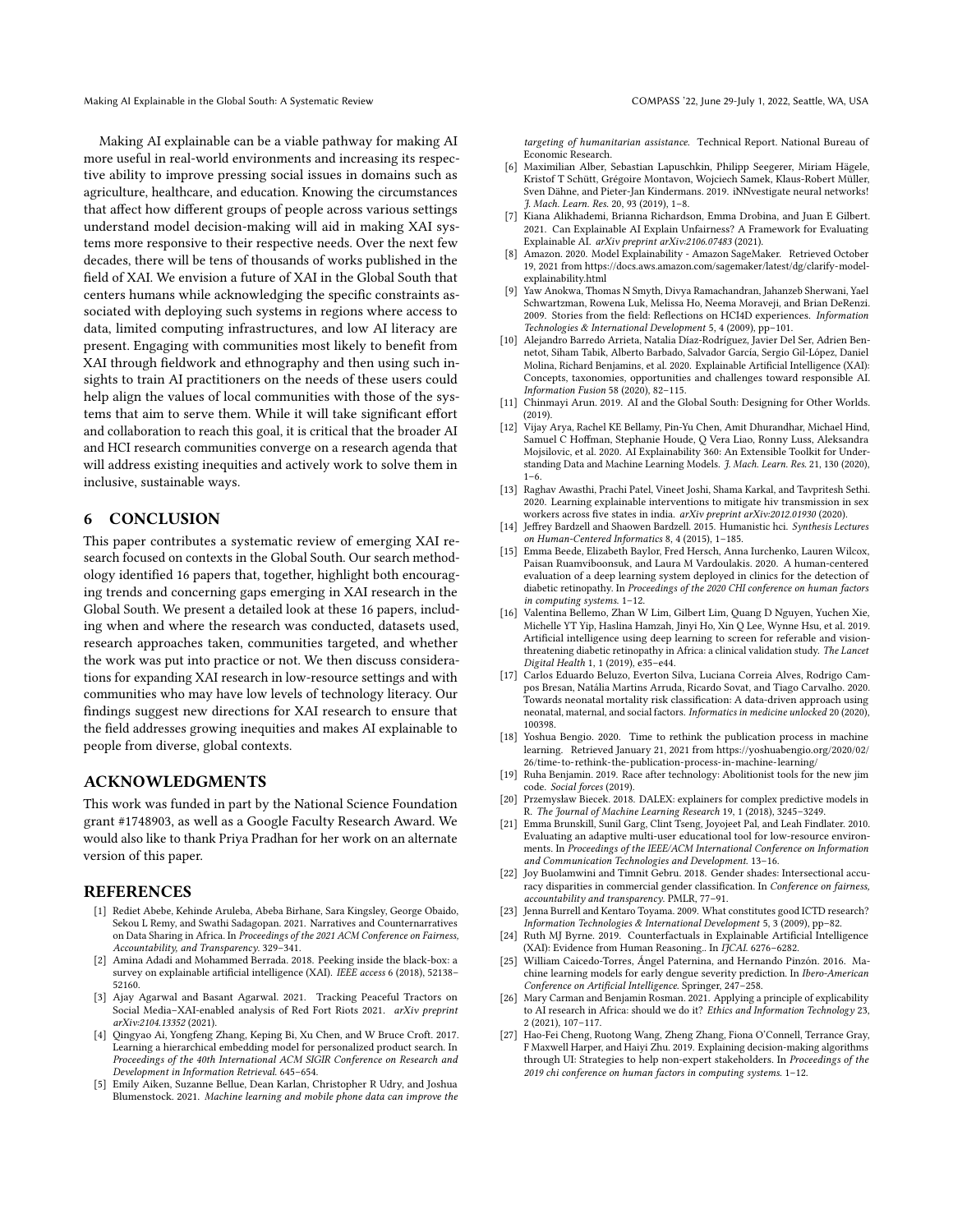COMPASS '22, June 29-July 1, 2022, Seattle, WA, USA Chinasa T. Okolo, Nicola Dell, Aditya Vashistha

- <span id="page-11-10"></span>[28] Lu Cheng, Kush R Varshney, and Huan Liu. 2021. Socially responsible AI algorithms: issues, purposes, and challenges. Journal of Artificial Intelligence Research 71 (2021), 1137–1181.
- <span id="page-11-2"></span>[29] Roberto Confalonieri, Ludovik Coba, Benedikt Wagner, and Tarek R Besold. 2021. A historical perspective of explainable Artificial Intelligence. Wiley Interdisciplinary Reviews: Data Mining and Knowledge Discovery 11, 1 (2021), e1391.
- <span id="page-11-30"></span>[30] Josh Cowls, Andreas Tsamados, Mariarosaria Taddeo, and Luciano Floridi. 2021. A definition, benchmark and database of AI for social good initiatives. Nature Machine Intelligence 3, 2 (2021), 111–115.
- <span id="page-11-31"></span>[31] Nicola Dell and Neha Kumar. 2016. The ins and outs of HCI for development. In Proceedings of the 2016 CHI conference on human factors in computing systems. 2220–2232.
- <span id="page-11-22"></span>[32] Skater developers and contributors. 2017. Skater. Retrieved October 19, 2021 from<https://github.com/oracle/Skater>
- <span id="page-11-14"></span>[33] Amit Dhurandhar, Pin-Yu Chen, Ronny Luss, Chun-Chen Tu, Paishun Ting, Karthikeyan Shanmugam, and Payel Das. 2018. Explanations based on the missing: Towards contrastive explanations with pertinent negatives. arXiv preprint arXiv:1802.07623 (2018).
- <span id="page-11-8"></span>[34] Charles-Olivier Dufresne-Camaro, Fanny Chevalier, and Syed Ishtiaque Ahmed. 2020. Computer vision applications and their ethical risks in the global south. (2020).
- <span id="page-11-24"></span>[35] Upol Ehsan and Mark O Riedl. 2020. Human-centered explainable ai: Towards a reflective sociotechnical approach. In International Conference on Human-Computer Interaction. Springer, 449–466.
- <span id="page-11-47"></span>[36] Upol Ehsan and Mark O Riedl. 2021. Explainability Pitfalls: Beyond Dark Patterns in Explainable AI. arXiv preprint arXiv:2109.12480 (2021).
- <span id="page-11-27"></span>[37] Upol Ehsan, Pradyumna Tambwekar, Larry Chan, Brent Harrison, and Mark O Riedl. 2019. Automated rationale generation: a technique for explainable AI and its effects on human perceptions. In Proceedings of the 24th International Conference on Intelligent User Interfaces. 263–274.
- <span id="page-11-41"></span>[38] Upol Ehsan, Philipp Wintersberger, Q Vera Liao, Martina Mara, Marc Streit, Sandra Wachter, Andreas Riener, and Mark O Riedl. 2021. Operationalizing human-centered perspectives in explainable AI. In Extended Abstracts of the 2021 CHI Conference on Human Factors in Computing Systems. 1–6.
- <span id="page-11-44"></span>[39] Virginia Eubanks. 2018. Automating inequality: How high-tech tools profile, police, and punish the poor. St. Martin's Press.
- <span id="page-11-29"></span>[40] Juliana Jansen Ferreira and Mateus de Souza Monteiro. 2020. Do ML Experts Discuss Explainability for AI Systems? A discussion case in the industry for a domain-specific solution. arXiv preprint arXiv:2002.12450 (2020).
- <span id="page-11-35"></span>[41] David Barrera Ferro, Sally Brailsford, Cristián Bravo, and Honora Smith. 2020. Improving healthcare access management by predicting patient no-show behaviour. Decision Support Systems 138 (2020), 113398.
- <span id="page-11-23"></span>[42] The Institute for Ethical AI & ML. 2021. XAI - An eXplainability toolbox for machine learning. Retrieved October 21, 2021 from [https://github.com/](https://github.com/EthicalML/xai) [EthicalML/xai](https://github.com/EthicalML/xai)
- <span id="page-11-20"></span>[43] Rob Geada, Tommaso Teofili, Rui Vieira, Rebecca Whitworth, and Daniele Zonca. 2021. TrustyAI Explainability Toolkit. arXiv preprint arXiv:2104.12717 (2021).
- <span id="page-11-36"></span>[44] Julie Gerlings, Millie Søndergaard Jensen, and Arisa Shollo. 2022. Explainable AI, But Explainable to Whom? An Exploratory Case Study of xAI in Healthcare. In Handbook of Artificial Intelligence in Healthcare. Springer, 169–198.
- <span id="page-11-46"></span>[45] Bhavya Ghai, Q Vera Liao, Yunfeng Zhang, Rachel Bellamy, and Klaus Mueller. 2021. Explainable active learning (xal) toward ai explanations as interfaces for machine teachers. Proceedings of the ACM on Human-Computer Interaction 4, CSCW3 (2021), 1–28.
- <span id="page-11-39"></span>[46] Indranil Ghosh and Manas K Sanyal. 2021. Introspecting predictability of market fear in Indian context during COVID-19 pandemic: An integrated approach of applied predictive modelling and explainable AI. International Journal of Information Management Data Insights (2021), 100039.
- <span id="page-11-6"></span>[47] Leilani H Gilpin, David Bau, Ben Z Yuan, Ayesha Bajwa, Michael Specter, and Lalana Kagal. 2018. Explaining explanations: An overview of interpretability of machine learning. In 2018 IEEE 5th International Conference on data science and advanced analytics (DSAA). IEEE, 80–89.
- <span id="page-11-26"></span>[48] Google. 2017. AI Experiments - Experiments with Google. Retrieved October 19, 2021 from<https://experiments.withgoogle.com/collection/ai>
- <span id="page-11-18"></span>[49] Google. 2020. Explainable AI | Google Cloud. Retrieved October 19, 2021 from <https://cloud.google.com/explainable-ai>
- <span id="page-11-19"></span>[50] Google. 2021. Responsible AI Toolkit | TensorFlow. Retrieved October 19, 2021 from [https://www.tensorflow.org/responsible\\_ai](https://www.tensorflow.org/responsible_ai)
- <span id="page-11-16"></span>[51] Riccardo Guidotti, Anna Monreale, Fosca Giannotti, Dino Pedreschi, Salvatore Ruggieri, and Franco Turini. 2019. Factual and counterfactual explanations for black box decision making. IEEE Intelligent Systems 34, 6 (2019), 14–23.
- <span id="page-11-7"></span>[52] Riccardo Guidotti, Anna Monreale, Salvatore Ruggieri, Franco Turini, Fosca Giannotti, and Dino Pedreschi. 2018. A survey of methods for explaining black box models. ACM computing surveys (CSUR) 51, 5 (2018), 1–42.
- <span id="page-11-9"></span>[53] Arthur Gwagwa, Erika Kraemer-Mbula, Nagla Rizk, Isaac Rutenberg, and Jeremy De Beer. 2020. Artificial intelligence (AI) deployments in Africa: benefits, challenges and policy dimensions. The African Journal of Information and Communication 26 (2020), 1–28.
- <span id="page-11-3"></span>[54] Sungwon Han, Donghyun Ahn, Sungwon Park, Jeasurk Yang, Susang Lee, Jihee Kim, Hyunjoo Yang, Sangyoon Park, and Meeyoung Cha. 2020. Learning to score economic development from satellite imagery. In Proceedings of the 26th ACM SIGKDD International Conference on Knowledge Discovery & Data Mining. 2970–2979.
- <span id="page-11-28"></span>[55] Yen-Chia Hsu, Ting-Hao'Kenneth' Huang, Himanshu Verma, Andrea Mauri, Illah Nourbakhsh, and Alessandro Bozzon. 2021. Empowering Local Communities Using Artificial Intelligence. arXiv preprint arXiv:2110.02007 (2021).
- <span id="page-11-42"></span>[56] Xia Hu, Lingyang Chu, Jian Pei, Weiqing Liu, and Jiang Bian. 2021. Model complexity of deep learning: A survey. Knowledge and Information Systems 63, 10 (2021), 2585–2619.
- <span id="page-11-40"></span>[57] Ben Hutchinson, Andrew Smart, Alex Hanna, Emily Denton, Christina Greer, Oddur Kjartansson, Parker Barnes, and Margaret Mitchell. 2021. Towards accountability for machine learning datasets: Practices from software engineering and infrastructure. In Proceedings of the 2021 ACM Conference on Fairness, Accountability, and Transparency. 560–575.
- <span id="page-11-12"></span>[58] IBM. 2020. Explainable AI. Retrieved March 31, 2021 from [https://www.ibm.](https://www.ibm.com/watson/explainable-ai) [com/watson/explainable-ai](https://www.ibm.com/watson/explainable-ai)
- <span id="page-11-34"></span>[59] Deep Learning Indaba. 2021. Deep Learning Indaba. Retrieved October 21, 2021 from<https://deeplearningindaba.com/2021/>
- <span id="page-11-1"></span>[60] Lucas Introna and David Wood. 2004. Picturing algorithmic surveillance: The politics of facial recognition systems. Surveillance & Society 2, 2/3 (2004), 177– 198.
- <span id="page-11-11"></span>[61] Tupokigwe Isagah and Albogast Musabila. 2020. Recommendations for artificial intelligence implementation in African governments: results from researchers and practitioners of AI/ML. In Proceedings of the 13th International Conference on Theory and Practice of Electronic Governance. 82–89.
- <span id="page-11-43"></span>[62] Azra Ismail and Neha Kumar. 2018. Engaging solidarity in data collection practices for community health. Proceedings of the ACM on Human-Computer Interaction 2, CSCW (2018), 1–24.
- <span id="page-11-32"></span>[63] Azra Ismail and Neha Kumar. 2021. AI in Global Health: The View from the Front Lines. (2021).
- <span id="page-11-15"></span>[64] Alon Jacovi, Swabha Swayamdipta, Shauli Ravfogel, Yanai Elazar, Yejin Choi, and Yoav Goldberg. 2021. Contrastive Explanations for Model Interpretability. arXiv preprint arXiv:2103.01378 (2021).
- <span id="page-11-0"></span>[65] Bhanu Jain, Manfred Huber, Leonidas Fegaras, and Ramez A Elmasri. 2019. Singular race models: addressing bias and accuracy in predicting prisoner recidivism. In Proceedings of the 12th ACM International Conference on PErvasive Technologies Related to Assistive Environments. 599–607.
- <span id="page-11-38"></span>[66] Kuhu Joshi and Chaitanya K Joshi. 2019. Working women and caste in India: A study of social disadvantage using feature attribution. arXiv preprint arXiv:1905.03092 (2019).
- <span id="page-11-13"></span>[67] Hyungsik Jung and Youngrock Oh. 2021. Towards Better Explanations of Class Activation Mapping. In Proceedings of the IEEE/CVF International Conference on Computer Vision. 1336–1344.
- <span id="page-11-4"></span>[68] Ashish Kapoor, Nathan Eagle, and Eric Horvitz. 2010. People, quakes, and communications: Inferences from call dynamics about a seismic event and its influences on a population. In 2010 AAAI Spring Symposium Series.
- <span id="page-11-25"></span>[69] Michael Katell, Meg Young, Dharma Dailey, Bernease Herman, Vivian Guetler, Aaron Tam, Corinne Bintz, Daniella Raz, and PM Krafft. 2020. Toward situated interventions for algorithmic equity: lessons from the field. In Proceedings of the 2020 conference on fairness, accountability, and transparency. 45–55.
- <span id="page-11-17"></span>[70] Mark T Keane and Barry Smyth. 2020. Good counterfactuals and where to find them: A case-based technique for generating counterfactuals for explainable AI (XAI). In International Conference on Case-Based Reasoning. Springer, 163–178.
- <span id="page-11-37"></span>[71] Niklas Keller, Mirjam A Jenny, Claudia A Spies, and Stefan M Herzog. 2020. Augmenting Decision Competence in Healthcare Using AI-based Cognitive Models. In 2020 IEEE International Conference on Healthcare Informatics (ICHI). IEEE, 1-4.<br>[72] Hannah Kerner. 2020.
- <span id="page-11-45"></span>Too many AI researchers think real-world problems are not relevant. Retrieved January 21, 2022 from [https://www.technologyreview.com/2020/08/18/1007196/ai-research](https://www.technologyreview.com/2020/08/18/1007196/ai-research-machine-learning-applications-problems-opinion/)[machine-learning-applications-problems-opinion/](https://www.technologyreview.com/2020/08/18/1007196/ai-research-machine-learning-applications-problems-opinion/)
- <span id="page-11-33"></span>[73] Os Keyes, Josephine Hoy, and Margaret Drouhard. 2019. Human-computer insurrection: Notes on an anarchist HCI. In Proceedings of the 2019 CHI conference on human factors in computing systems. 1–13.
- <span id="page-11-5"></span>[74] Masoud Bakhtyari Kia, Saied Pirasteh, Biswajeet Pradhan, Ahmad Rodzi Mahmud, Wan Nor Azmin Sulaiman, and Abbas Moradi. 2012. An artificial neural network model for flood simulation using GIS: Johor River Basin, Malaysia. Environmental earth sciences 67, 1 (2012), 251–264.
- <span id="page-11-21"></span>[75] Janis Klaise, Arnaud Van Looveren, Giovanni Vacanti, and Alexandru Coca. 2021. Alibi Explain: algorithms for explaining machine learning models. Journal of Machine Learning Research 22, 181 (2021), 1–7.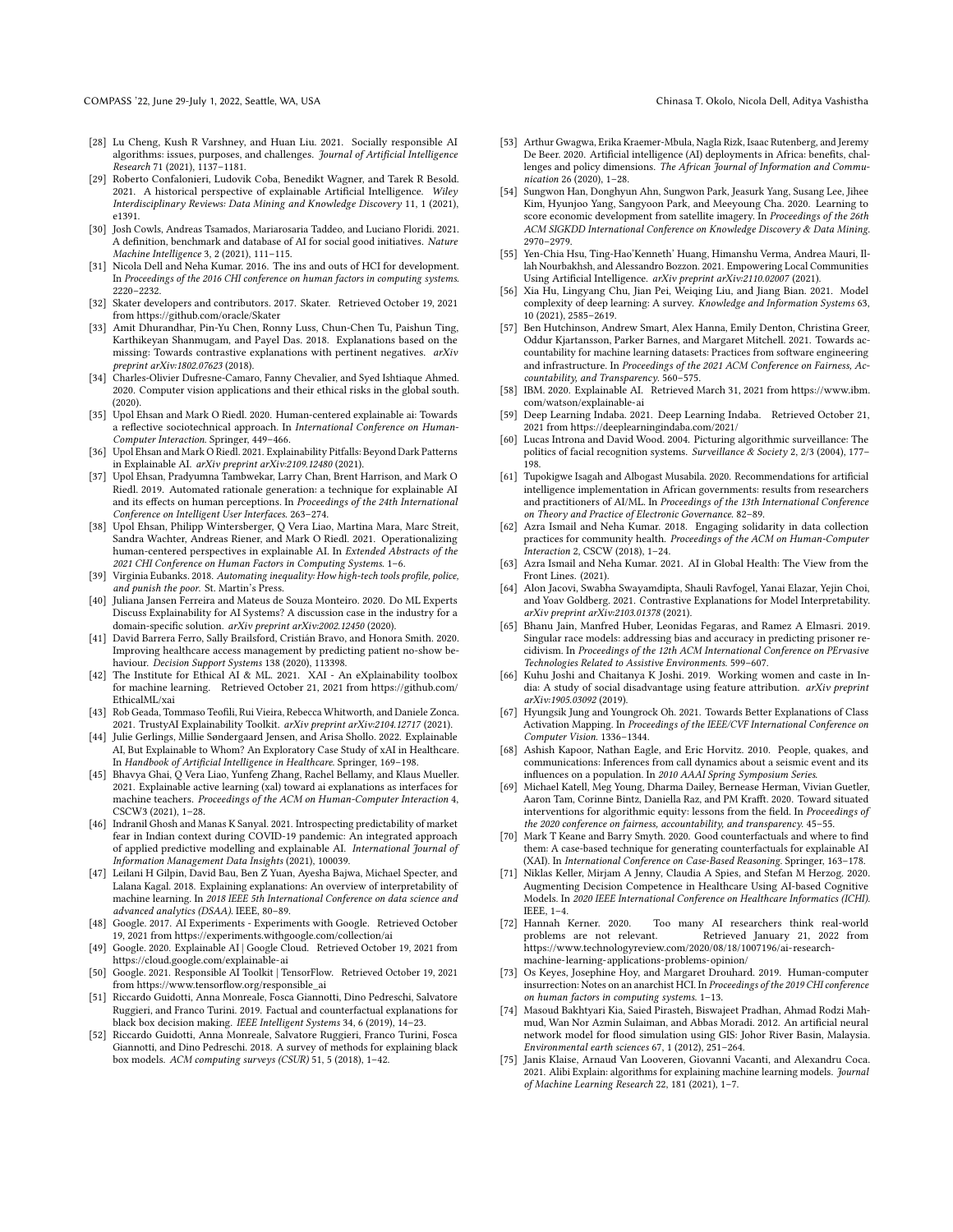Making AI Explainable in the Global South: A Systematic Review COMPASS '22, June 29-July 1, 2022, Seattle, WA, USA

- <span id="page-12-0"></span>[76] Akhil Alfons Kodiyan. 2019. An overview of ethical issues in using AI systems in hiring with a case study of Amazon's AI based hiring tool. Researchgate Preprint (2019).
- <span id="page-12-3"></span>[77] Tino Kreutzer, Patrick Vinck, Phuong N Pham, Aijun An, Lora Appel, Eric DeLuca, Grace Tang, Muath Alzghool, Kusum Hachhethu, Bobi Morris, et al. 2019. Improving humanitarian needs assessments through natural language processing. IBM Journal of Research and Development 64, 1/2 (2019), 9–1.
- <span id="page-12-1"></span>[78] Nicolas Lainez. 2021. The Prospects and Dangers of Algorithmic Credit Scoring in Vietnam: Regulating a Legal Blindspot. (2021).
- <span id="page-12-17"></span>[79] Himabindu Lakkaraju, Ece Kamar, Rich Caruana, and Jure Leskovec. 2019. Faithful and customizable explanations of black box models. In Proceedings of the 2019 AAAI/ACM Conference on AI, Ethics, and Society. 131–138.
- <span id="page-12-6"></span>[80] Markus Langer, Daniel Oster, Timo Speith, Holger Hermanns, Lena Kästner, Eva Schmidt, Andreas Sesing, and Kevin Baum. 2021. What do we want from explainable artificial intelligence (XAI)?–A stakeholder perspective on XAI and a conceptual model guiding interdisciplinary XAI research. Artificial Intelligence 296 (2021), 103473.
- <span id="page-12-9"></span>[81] Chiara Ledesma, Oshean Lee Garonita, Lorenzo Jaime Flores, Isabelle Tingzon, and Danielle Dalisay. 2020. Interpretable Poverty Mapping using Social Media Data, Satellite Images, and Geospatial Information. arXiv preprint arXiv:2011.13563 (2020).
- <span id="page-12-21"></span>[82] Kwang Hee Lee, Chaewon Park, Junghyun Oh, and Nojun Kwak. 2021. LFI-CAM: Learning Feature Importance for Better Visual Explanation. In Proceedings of the IEEE/CVF International Conference on Computer Vision. 1355–1363.
- <span id="page-12-25"></span>[83] Q Vera Liao, Daniel Gruen, and Sarah Miller. 2020. Questioning the AI: informing design practices for explainable AI user experiences. In Proceedings of the 2020 CHI Conference on Human Factors in Computing Systems. 1–15.
- <span id="page-12-35"></span>[84] Q Vera Liao and Kush R Varshney. 2021. Human-Centered Explainable AI (XAI): From Algorithms to User Experiences. arXiv preprint arXiv:2110.10790 (2021).
- <span id="page-12-18"></span>[85] Xuan Liu, Xiaoguang Wang, and Stan Matwin. 2018. Improving the interpretability of deep neural networks with knowledge distillation. In 2018 IEEE International Conference on Data Mining Workshops (ICDMW). IEEE, 905–912.
- <span id="page-12-7"></span>[86] Luca Longo, Randy Goebel, Freddy Lecue, Peter Kieseberg, and Andreas Holzinger. 2020. Explainable artificial intelligence: Concepts, applications, research challenges and visions. In International Cross-Domain Conference for
- <span id="page-12-39"></span>Machine Learning and Knowledge Extraction. Springer, 1–16. [87] Loyani K Loyani, Karen Bradshaw, and Dina Machuve. 2021. Segmentation of Tuta Absoluta's Damage on Tomato Plants: A Computer Vision Approach. Applied Artificial Intelligence 35, 14 (2021), 1107–1127.
- <span id="page-12-20"></span>[88] Scott M Lundberg and Su-In Lee. 2017. A unified approach to interpreting model predictions. In Proceedings of the 31st international conference on neural information processing systems. 4768–4777.
- <span id="page-12-44"></span>[89] Hughie Mackay. 1992. From computer literacy to technology literacy. Technological literacy and the curriculum (1992), 125–147.
- <span id="page-12-45"></span>[90] Guy Merchant. 2007. Writing the future in the digital age. Literacy 41, 3 (2007), 118–128.
- <span id="page-12-11"></span>[91] Mvurya Mgala and Audrey Mbogho. 2015. Data-driven intervention-level prediction modeling for academic performance. In Proceedings of the Seventh International Conference on Information and Communication Technologies and Development. 1–8.
- <span id="page-12-23"></span>[92] Microsoft. 2019. Model interpretability in Azure Machine Learning. Retrieved October 19, 2021 from [https://docs.microsoft.com/en-us/azure/machine](https://docs.microsoft.com/en-us/azure/machine-learning/how-to-machine-learning-interpretability#interpretability-with-azure-machine-learning)[learning/how-to-machine-learning-interpretability#interpretability-with](https://docs.microsoft.com/en-us/azure/machine-learning/how-to-machine-learning-interpretability#interpretability-with-azure-machine-learning)[azure-machine-learning](https://docs.microsoft.com/en-us/azure/machine-learning/how-to-machine-learning-interpretability#interpretability-with-azure-machine-learning)
- <span id="page-12-31"></span>[93] Mona Minakshi, Pratool Bharti, Willie B McClinton III, Jamshidbek Mirzakhalov, Ryan M Carney, and Sriram Chellappan. 2020. Automating the surveillance of mosquito vectors from trapped specimens using computer vision techniques. In Proceedings of the 3rd ACM SIGCAS Conference on Computing and Sustainable Societies. 105–115.
- <span id="page-12-5"></span>[94] Marius Miron, Songül Tolan, Emilia Gómez, and Carlos Castillo. 2021. Evaluating causes of algorithmic bias in juvenile criminal recidivism. Artificial Intelligence and Law 29, 2 (2021), 111–147.
- <span id="page-12-46"></span>[95] David Richard Moore. 2011. Technology literacy: The extension of cognition. International Journal of Technology and Design Education 21, 2 (2011), 185–193.
- <span id="page-12-8"></span>[96] Mário WL Moreira, Joel JPC Rodrigues, Francisco HC Carvalho, Naveen Chilamkurti, Jalal Al-Muhtadi, and Victor Denisov. 2019. Biomedical data analytics in mobile-health environments for high-risk pregnancy outcome prediction. Journal of Ambient Intelligence and Humanized Computing 10, 10 (2019), 4121– 4134.
- <span id="page-12-22"></span>[97] Satya M Muddamsetty, NS Jahromi Mohammad, and Thomas B Moeslund. 2020. Sidu: Similarity difference and uniqueness method for explainable ai. In 2020 IEEE International Conference on Image Processing (ICIP). IEEE, 3269–3273.
- <span id="page-12-33"></span>[98] R Muhamedyev, K Yakunin, YA Kuchin, A Symagulov, T Buldybayev, S Murzakhmetov, and A Abdurazakov. 2020. The use of machine learning "black boxes" explanation systems to improve the quality of school education. Cogent Engineering 7, 1 (2020), 1769349.
- <span id="page-12-26"></span>[99] T Nathan Mundhenk, Barry Y Chen, and Gerald Friedland. 2019. Efficient saliency maps for Explainable AI. arXiv preprint arXiv:1911.11293 (2019).
- <span id="page-12-36"></span>[100] Charles K Mutai, Patrick E McSharry, Innocent Ngaruye, and Edouard Musabanganji. 2021. Use of machine learning techniques to identify HIV predictors for screening in sub-Saharan Africa. BMC medical research methodology 21, 1 (2021), 1–11.
- <span id="page-12-12"></span>[101] Mobeen Nazar, Muhammad Mansoor Alam, Eiad Yafi, and MS Mazliham. 2021. A Systematic Review of Human-Computer Interaction and Explainable Artificial Intelligence in Healthcare with Artificial Intelligence Techniques. IEEE Access (2021).
- <span id="page-12-10"></span>[102] Ye Ni, Xutao Li, Yunming Ye, Yan Li, Chunshan Li, and Dianhui Chu. 2020. An investigation on deep learning approaches to combining nighttime and daytime satellite imagery for poverty prediction. IEEE Geoscience and Remote Sensing Letters (2020).
- <span id="page-12-28"></span>[103] Data Science Nigeria. 2019. Annual Report July 2018–June 2019: Building One Million AI Talents in 10 Years. Retrieved October 21, 2021 from [https://www.](https://www.datasciencenigeria.org/wp-content/uploads/2019/08/annual-report-final.pdf) [datasciencenigeria.org/wp-content/uploads/2019/08/annual-report-final.pdf](https://www.datasciencenigeria.org/wp-content/uploads/2019/08/annual-report-final.pdf)
- <span id="page-12-40"></span>[104] Safiya Umoja Noble. 2018. Algorithms of oppression. New York University Press.
- <span id="page-12-24"></span>[105] Harsha Nori, Samuel Jenkins, Paul Koch, and Rich Caruana. 2019. Interpretml: A unified framework for machine learning interpretability. arXiv preprint arXiv:1909.09223 (2019).
- <span id="page-12-4"></span>[106] Alejandro Noriega-Campero, Bernardo Garcia-Bulle, Luis Fernando Cantu, Michiel A Bakker, Luis Tejerina, and Alex Pentland. 2020. Algorithmic targeting of social policies: fairness, accuracy, and distributed governance. In Proceedings of the 2020 Conference on Fairness, Accountability, and Transparency. 241–251.
- <span id="page-12-41"></span>[107] Ziad Obermeyer, Brian Powers, Christine Vogeli, and Sendhil Mullainathan. 2019. Dissecting racial bias in an algorithm used to manage the health of populations. Science 366, 6464 (2019), 447–453.
- <span id="page-12-30"></span>[108] Chinasa T. Okolo, Srujana Kamath, Nicola Dell, and Aditya Vashistha. 2021. It cannot do all of my work": Community Health Worker Perceptions of AI-Enabled Mobile Health Applications in Rural India. (2021).
- <span id="page-12-29"></span>[109] Iroro Orife, Julia Kreutzer, Blessing Sibanda, Daniel Whitenack, Kathleen Siminyu, Laura Martinus, Jamiil Toure Ali, Jade Abbott, Vukosi Marivate, Salomon Kabongo, et al. 2020. Masakhane–Machine Translation For Africa. arXiv preprint arXiv:2003.11529 (2020).
- <span id="page-12-37"></span>[110] Shashwat Pathak and Basant Kumar. 2016. A robust automated cataract detection algorithm using diagnostic opinion based parameter thresholding for telemedicine application. Electronics 5, 3 (2016), 57.
- <span id="page-12-27"></span>[111] Rabin Patra, Joyojeet Pal, and Sergiu Nedevschi. 2009. ICTD state of the union: Where have we reached and where are we headed. In 2009 International Conference on Information and Communication Technologies and Development (ICTD). IEEE, 357–366.
- <span id="page-12-34"></span>[112] Amandalynne Paullada, Inioluwa Deborah Raji, Emily M Bender, Emily Denton, and Alex Hanna. 2021. Data and its (dis) contents: A survey of dataset development and use in machine learning research. Patterns 2, 11 (2021), 100336.
- <span id="page-12-19"></span>[113] Chris Percy, Simo Dragicevic, Sanjoy Sarkar, and Artur S Garcez. 2021. Accountability in AI: From Principles to Industry-specific Accreditation. arXiv preprint arXiv:2110.09232 (2021).
- <span id="page-12-43"></span>[114] Fahad Pervaiz, Aditya Vashistha, and Richard Anderson. 2019. Examining the challenges in development data pipeline. In Proceedings of the 2nd ACM SIGCAS Conference on Computing and Sustainable Societies. 13–21.
- <span id="page-12-32"></span>[115] Thomas Ploug and Søren Holm. 2020. The four dimensions of contestable AI diagnostics-A patient-centric approach to explainable AI. Artificial Intelligence in Medicine 107 (2020), 101901.
- <span id="page-12-2"></span>[116] Alex Polacco and Kayla Backes. 2018. The amazon go concept: Implications, applications, and sustainability. Journal of Business and Management 24, 1 (2018), 79–92.
- <span id="page-12-14"></span>[117] Alun Preece, Dan Harborne, Dave Braines, Richard Tomsett, and Supriyo Chakraborty. 2018. Stakeholders in explainable AI. *arXiv preprint* Stakeholders in explainable AI. arXiv preprint arXiv:1810.00184 (2018).
- <span id="page-12-13"></span>[118] Bogdana Rakova, Jingying Yang, Henriette Cramer, and Rumman Chowdhury. 2021. Where responsible AI meets reality: Practitioner perspectives on enablers for shifting organizational practices. Proceedings of the ACM on Human-Computer Interaction 5, CSCW1 (2021), 1–23.
- <span id="page-12-15"></span>[119] Marco Tulio Ribeiro, Sameer Singh, and Carlos Guestrin. 2016. " Why should i trust you?" Explaining the predictions of any classifier. In Proceedings of the 22nd ACM SIGKDD international conference on knowledge discovery and data mining. 1135–1144.
- <span id="page-12-16"></span>[120] Marco Tulio Ribeiro, Sameer Singh, and Carlos Guestrin. 2018. Anchors: Highprecision model-agnostic explanations. In Proceedings of the AAAI conference on artificial intelligence, Vol. 32.
- <span id="page-12-38"></span>[121] Eugenia Arrieta Rodríguez, Francisco Edna Estrada, William Caicedo Torres, and Juan Carlos Martínez Santos. 2016. Early prediction of severe maternal morbidity using machine learning techniques. In Ibero-American Conference on Artificial Intelligence. Springer, 259–270.
- <span id="page-12-42"></span>[122] Casey Ross. 2022. Epic's AI algorithms, shielded from scrutiny by a corporate firewall, are delivering inaccurate information on seriously ill patients. STAT (2022). [https://www.statnews.com/2021/07/26/epic-hospital-algorithms-sepsis](https://www.statnews.com/2021/07/26/epic-hospital-algorithms-sepsis-investigation/)[investigation/](https://www.statnews.com/2021/07/26/epic-hospital-algorithms-sepsis-investigation/)